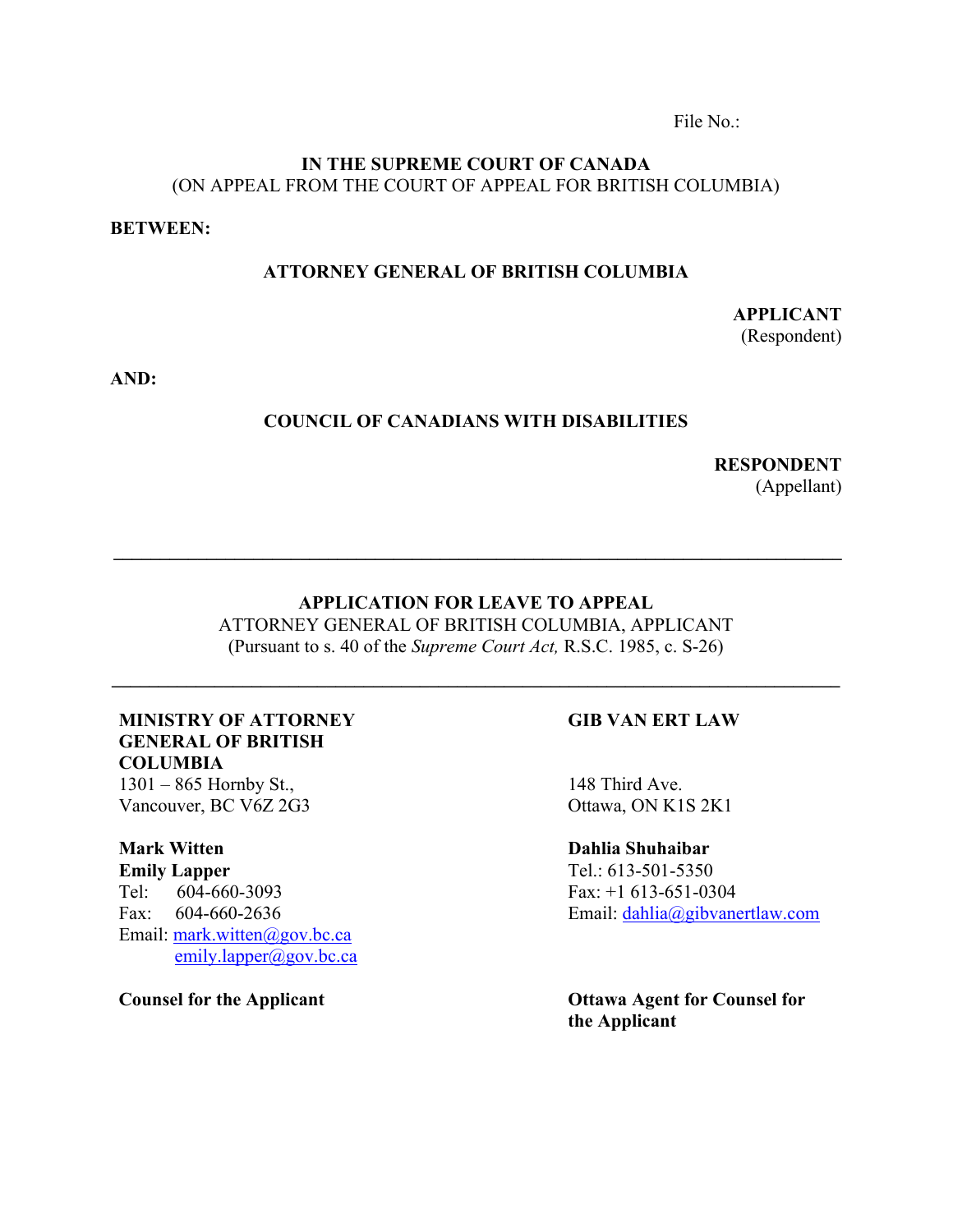**McCARTHY TÉTRAULT LLP**  2400 – 754 Thurlow St., Vancouver, B.C. V6E 1T2

**Michael Feder Katherine Booth Kevin Love**

Tel: 604-643-7100 Fax: 604-643-7900 Email: mfeder@mccarthy.ca kbooth@mccarthy.ca klove@clasbc.net

**Counsel for the Respondent**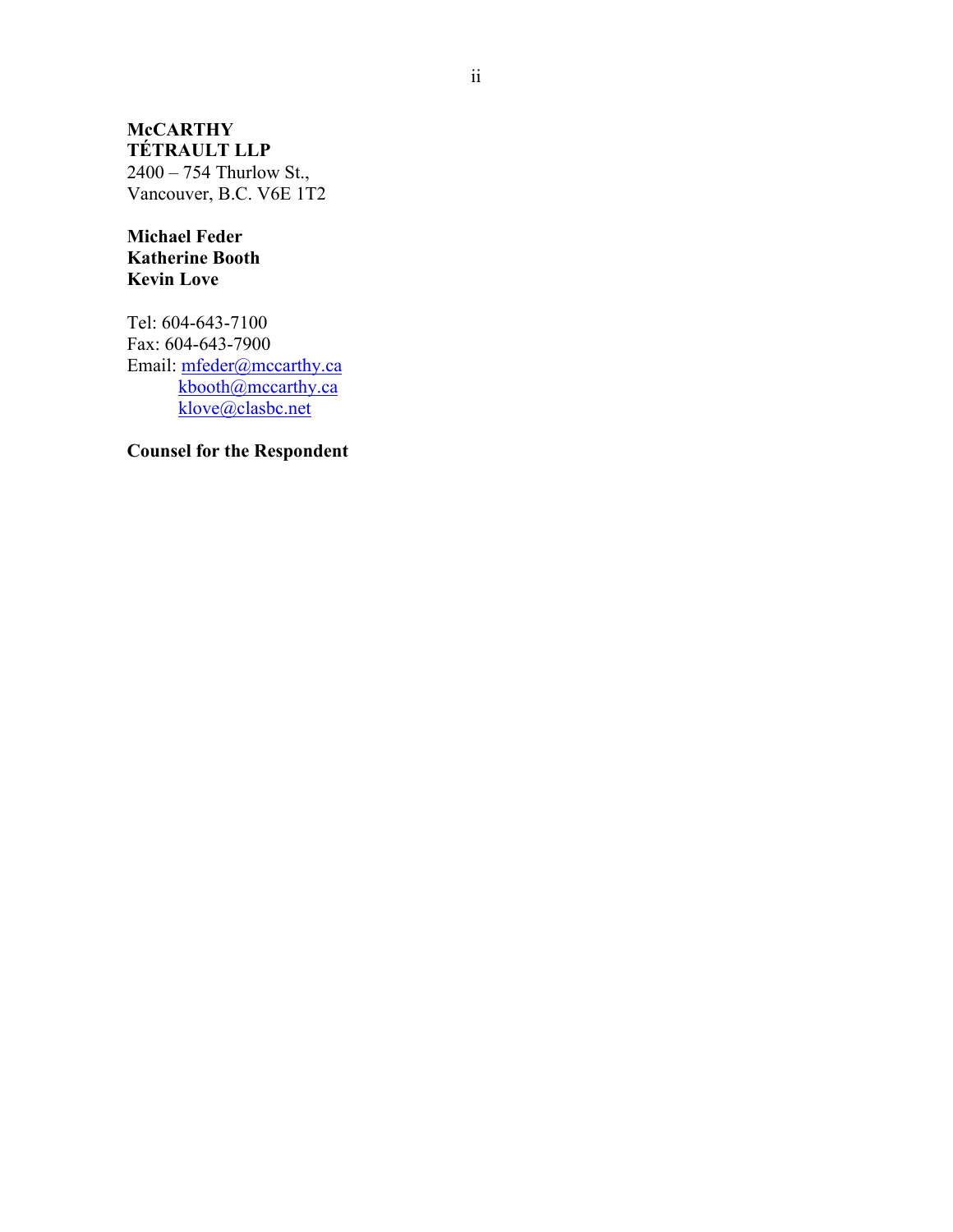# **APPLICANT'S MEMORANDUM OF ARGUMENT PART I – STATEMENT OF FACTS**

## **Overview**

- 1. At the heart of the law of public interest standing is the need to strike a balance "between ensuring access to the courts and preserving judicial resources": *Canada (Attorney General) v. Downtown Eastside Sex Workers United Against Violence Society,* 2012 SCC 45 at para. 23, quoting with approval from *Canadian Council of Churches v. Canada (Minister of Employment and Immigration,* [1992] 1 S.C.R. 236 at p. 252. The Court of Appeal for British Columbia upset that balance in this case.
- 2. The Court of Appeal articulated a new approach to the multi-factored test for public interest standing prescribed by this Court in *Downtown Eastside,* one that gives *more* weight at the outset to the factors of access to justice and the principle of legality, over the other, countervailing concerns identified by this Court*.* In the result, the Court of Appeal, in effect, dispensed with the need for a "sufficiently concrete and well-developed factual setting" required by *Downtown Eastside*, finding that "systemic" constitutional challenges do not necessarily require an individual plaintiff—or even the specific factual context of an individual's case.
- 3. In doing so, the Court of Appeal overturned the discretionary decision of the Chief Justice of the Supreme Court of British Columbia denying the respondent, the Council for Canadians with Disabilities ("CCD"), public interest standing. The Court of Appeal did so despite the fact that CCD itself only weakly demonstrated a genuine interest in the litigation, had no individual coplaintiff to provide specific adjudicative facts (and had tendered no evidence of any efforts to find a suitable individual co-plaintiff), relied on a series of hypothetical facts in its notice of civil claim, failed to produce a single document relevant to any of the material facts in the litigation, and tendered no evidence of any efforts to locate a single proposed witness who could attest to their experience or expertise with the impugned legislation. Further, the Court of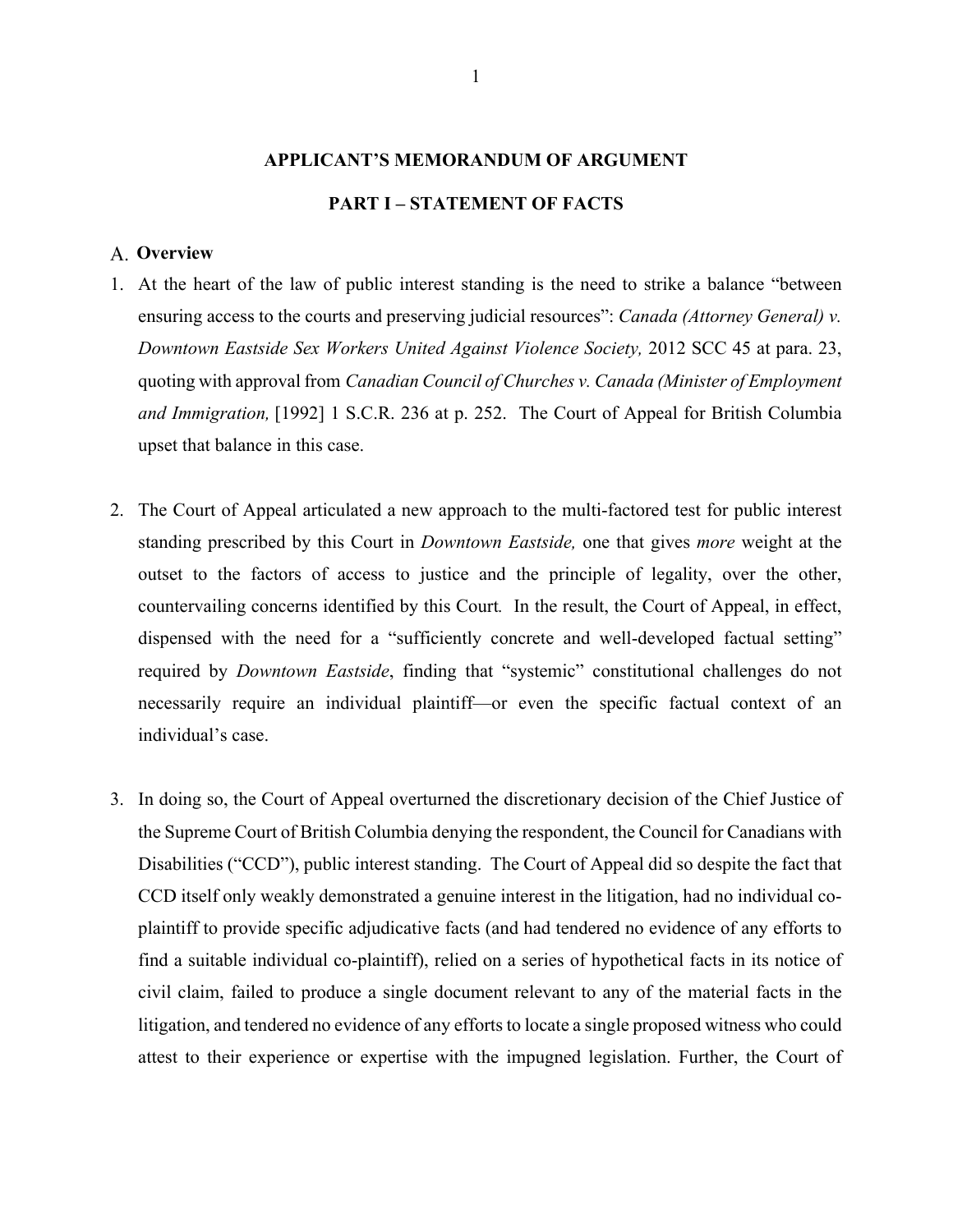Appeal reached this decision even though a parallel constitutional challenge launched by three individual, directly affected plaintiffs has been commenced in British Columbia.

4. The Court of Appeal's decision expands the test for public interest standing beyond the limits prescribed by this Court in *Downtown Eastside* and risks transforming public interest standing into a private reference power for organizations to bring "systemic" constitutional challenges devoid of any factual context. The Court of Appeal's decision places an enormous institutional burden on the judicial system of British Columbia and the Attorney General of British Columbia ("AGBC"). Under the Court of Appeal's new approach to public interest standing, the AGBC will be forced to defend constitutional claims and challenges to its legislation without any factual foundation. The British Columbia courts will be required to adjudicate these complex claims without the factual context necessary for judicial determination. Were the Court of Appeal's approach to public interest standing to be followed in other provinces, the impacts for courts and Attorneys General across the country would be grave. The AGBC therefore respectfully requests that leave to appeal be granted.

#### **The Proceedings So Far**

- 5. CCD describes itself as a "national human rights organization of people with disabilities working for an inclusive and accessible Canada" (*MacLaren v. British Columbia (Attorney General),* 2018 BCSC 1753, para. 13 [Tab 2A]); *Council of Canadians with Disabilities v. British Columbia (Attorney General),* 2020 BCCA 241, para. 14 [Tab 2C]). Based in Winnipeg, CCD performs its mandate by undertaking law reform, policy development, and rights advancement work on behalf of people with disabilities, including litigation (BCSC, para. 14; BCCA, para. 14). Although CCD has been a frequent intervener and a party to one court case, it has previously engaged in "little advocacy for mental illness" (BCSC, para. 74).
- 6. In September 2016, CCD and two individual plaintiffs (Mary Louise MacLaren and D.C.) commenced the underlying action seeking to challenge the constitutionality of certain provisions of British Columbia's mental health legislation, which provide for "deemed consent" to psychiatric health care treatment for patients who have been involuntarily admitted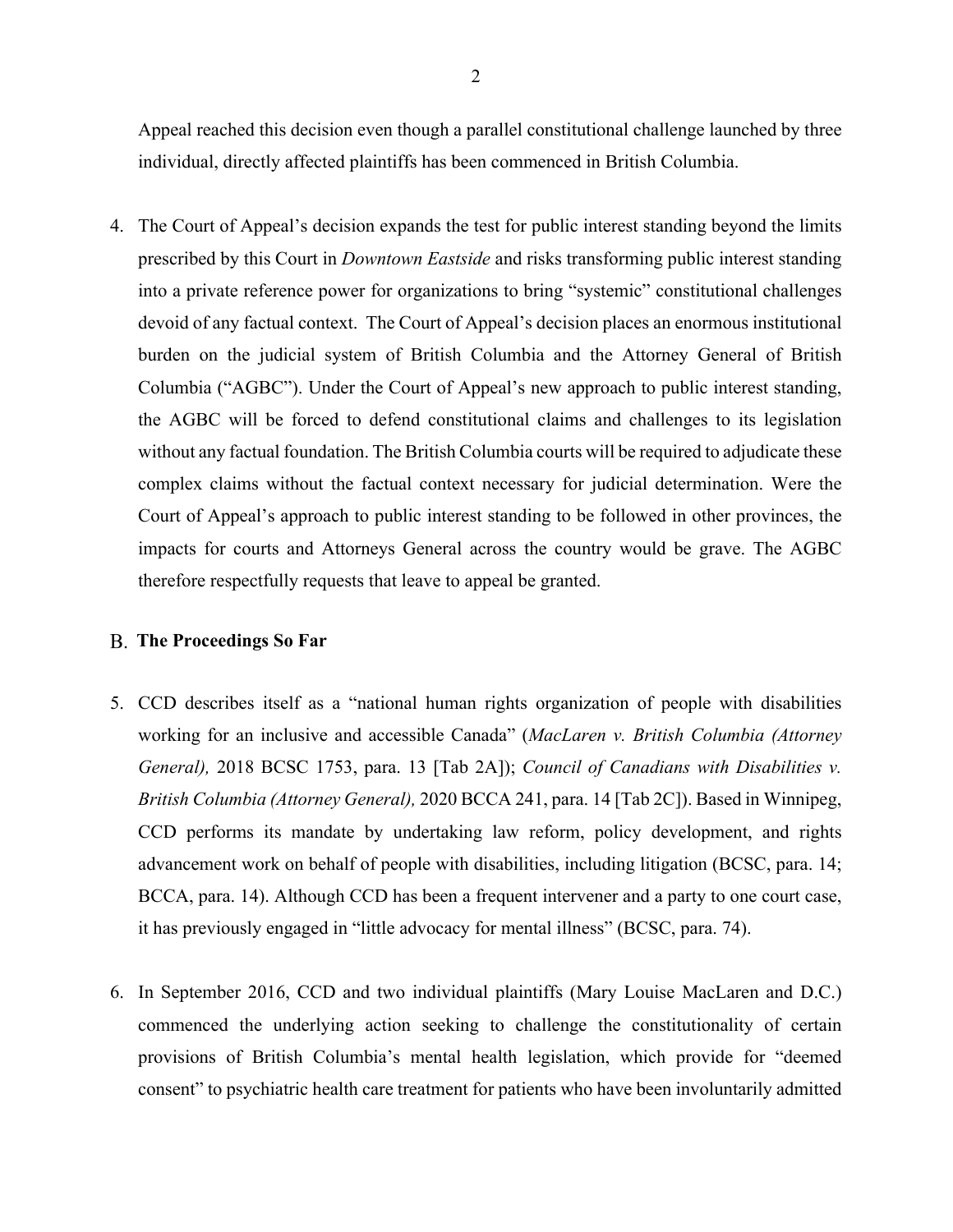to a mental health facility (BCSC, para. 1; BCCA, paras. 15-19). The impugned provisions are s. 31(1) of the *Mental Health Act,* R.S.B.C. 1996, c. 288, ss. 2(b) and (c) of the *Health Care (Consent) and Care Facility (Admission) Act,* R.S.B.C. 1996, c. 181, and s. 11(1)(b) and (c) of the *Representation Agreement Act,* R.S.B.C. 1996, c. 405 (the "Impugned Provisions"). 1

- 7. Through a series of detailed factual allegations, the individual plaintiffs alleged that treatment decisions made on their behalf while they were involuntary patients in a mental health facility infringed their rights under ss. 7 and 15 of the *Charter* (BCSC, para. 1; BCCA, paras. 15-19). These allegations described the experiences of the individual plaintiffs under various of the Impugned Provisions, including specific allegations related to the individual plaintiffs' medical diagnoses, course of medical treatment (including the alleged provision of certain psychiatric medication and electroconvulsive therapy without consent), and the alleged impacts of these treatments for the plaintiffs.2 In the AGBC's original response to civil claim, filed in November 2016, it did not seek to challenge the plaintiffs' standing.<sup>3</sup>
- 8. In 2017, when the litigation was still in the preliminary document discovery phase, the individual plaintiffs discontinued their claims, leaving CCD as the sole plaintiff (BCSC, para. 2). In December 2017, CCD amended its notice of civil claim to replace the individual plaintiffs' specific factual allegations and claims of *Charter* violations with a series of hypothetical allegations regarding the nature, administration, and impacts of the Impugned Provisions. Further, CCD restyled the claim as a "comprehensive and systemic challenge" to the Impugned Provisions relevant to "all residents of British Columbia" (BCSC, para. 18; BCCA, para. 22).<sup>4</sup> The amended claim added a number of broad allegations relating to the use of threats, force, and restraints in connection with involuntary treatment and suggested a hypothetical scenario whereby patients might receive involuntary "psychosurgeries" (i.e. lobotomies).<sup>5</sup> The amended claim also alleged CCD met the test for public interest standing.<sup>6</sup>

<sup>&</sup>lt;sup>1</sup> These provisions are summarized at paras.  $6-12$  of the Court of Appeal's judgment [Tab 2C].

<sup>2</sup> Notice of Civil Claim filed on September 12, 2016 at paras. 17-48 [Tab 4A].

<sup>&</sup>lt;sup>3</sup> Response to Civil Claim filed on November 10, 2016 [Tab 4B].

<sup>&</sup>lt;sup>4</sup>Amended Notice of Civil Claim filed on December 11, 2017 at paras. 29, 32-47 [Tab 4D].

<sup>5</sup> Amended Notice of Civil Claim filed on December 11, 2017 at paras. 32-47 [Tab 4D].

<sup>6</sup> Amended Notice of Civil Claim filed on December 11, 2017 at paras. 19-31 [Tab 4D].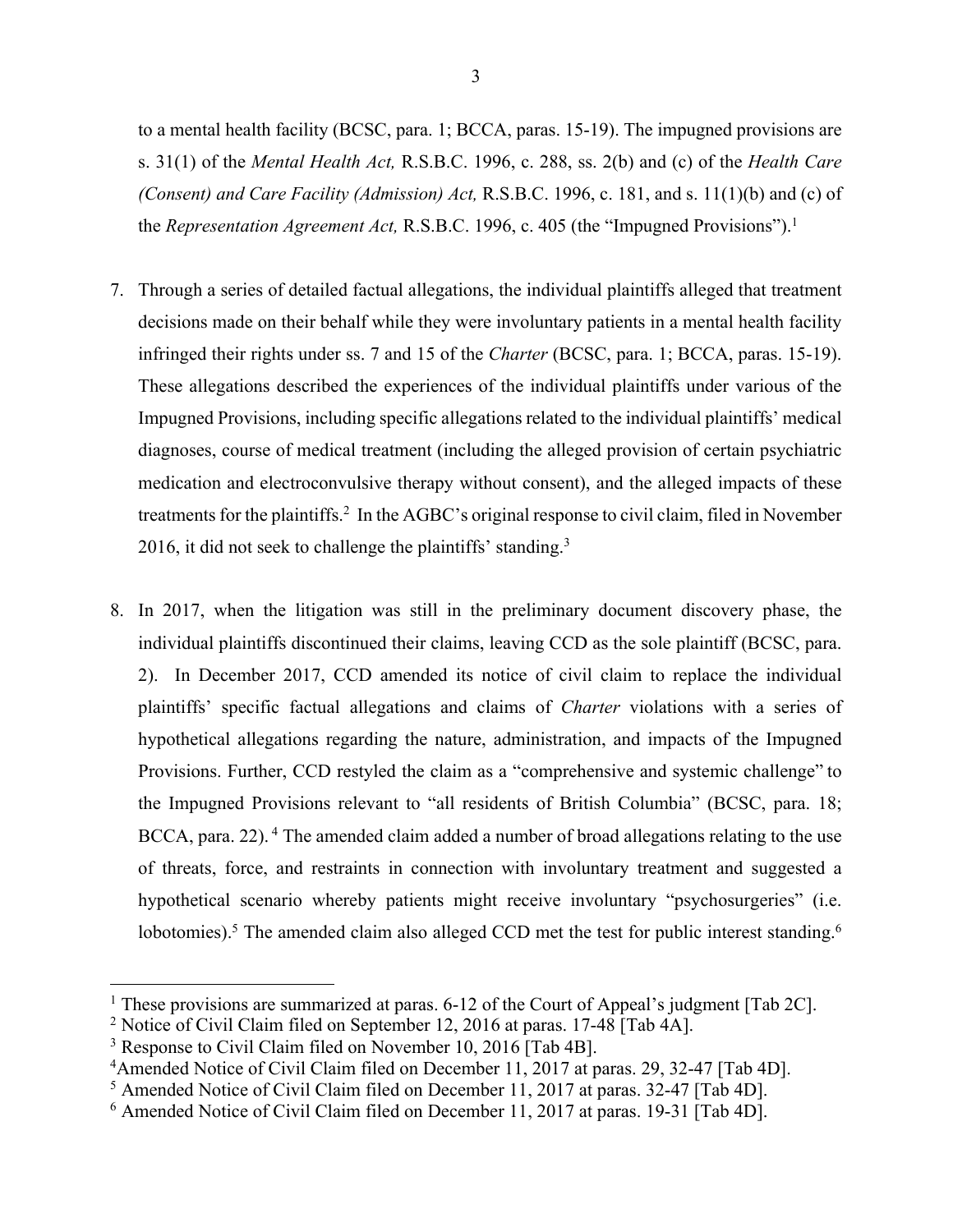CCD sought a declaration that the Impugned Provisions unjustifiably infringe ss. 7 and 15 of the *Charter* and are, to that extent, of no force and effect.<sup>7</sup> Concurrent with the service of the amended claim in December 2017, CCD also served a list of documents. A total of four documents were listed: CCD's Letters Patent, CCD's 2014 Bylaws, a corporate search, and a list of CCD members.<sup>8</sup>

- 9. In response, the AGBC amended its response to civil claim to say that, without an individual plaintiff, CCD did not meet the test for public interest standing, as the constitutional validity of the Impugned Provisions could not be litigated in the abstract (BCCA, paras. 23). <sup>9</sup> The AGBC subsequently brought a summary trial application seeking to dismiss the action on the basis that CCD lacked the requisite public interest standing to maintain it (BCSC, para. 3).
- 10. In response to the AGBC's summary trial application, CCD filed a single affidavit, which was sworn by Melanie Benard, a non-practicing lawyer in Quebec specializing in mental health law and the Chair of CCD's Mental Health Committee (BCSC, para. 14; BCCA, para. 27). In her affidavit, Ms. Benard deposed that there are approximately 20,000 involuntary admissions under the *Mental Health Act* each year in British Columbia; that involuntarily admitted patients face "numerous barriers to accessing the court system"; that it was "not realistic" to expect any of the thousands of directly affected individuals to sustain a constitutional challenge; and that CCD's claim "raises a comprehensive and systemic challenge to the Impugned Provisions of three inter-related statutes, not all of which would necessarily be engaged by a challenge raised by an individual".<sup>10</sup> She further deposed that at the trial of the action, "CCD intends to lead evidence from both fact and expert witnesses, including from people with direct experience of the Impugned Provisions".<sup>11</sup>
- 11. CCD filed no other evidence. In July 2018, following service of the AGBC's notice of application seeking to strike the claim for lack of standing, CCD served a supplemental list of

<sup>&</sup>lt;sup>7</sup> Amended Notice of Civil Claim filed on December 11, 2017 at p. 13, Part 2, para. 1 [Tab 4D]. <sup>8</sup> Affidavit #1 of Heather Lewis made 13 July 2018 at Exhibit "I" [Tab 4H].

<sup>&</sup>lt;sup>9</sup> Amended Response to Civil Claim filed on January 31, 2018 at paras. 47a and 47b [Tab 4E].

<sup>&</sup>lt;sup>10</sup> Affidavit #1 of Melanie Benard made 15 August 2018, at paras. 22, 25, 29, and 51 [Tab 4J].<br><sup>11</sup> Affidavit #1 of Melanie Benard made 15 August 2018, at para. 58 [Tab 4J].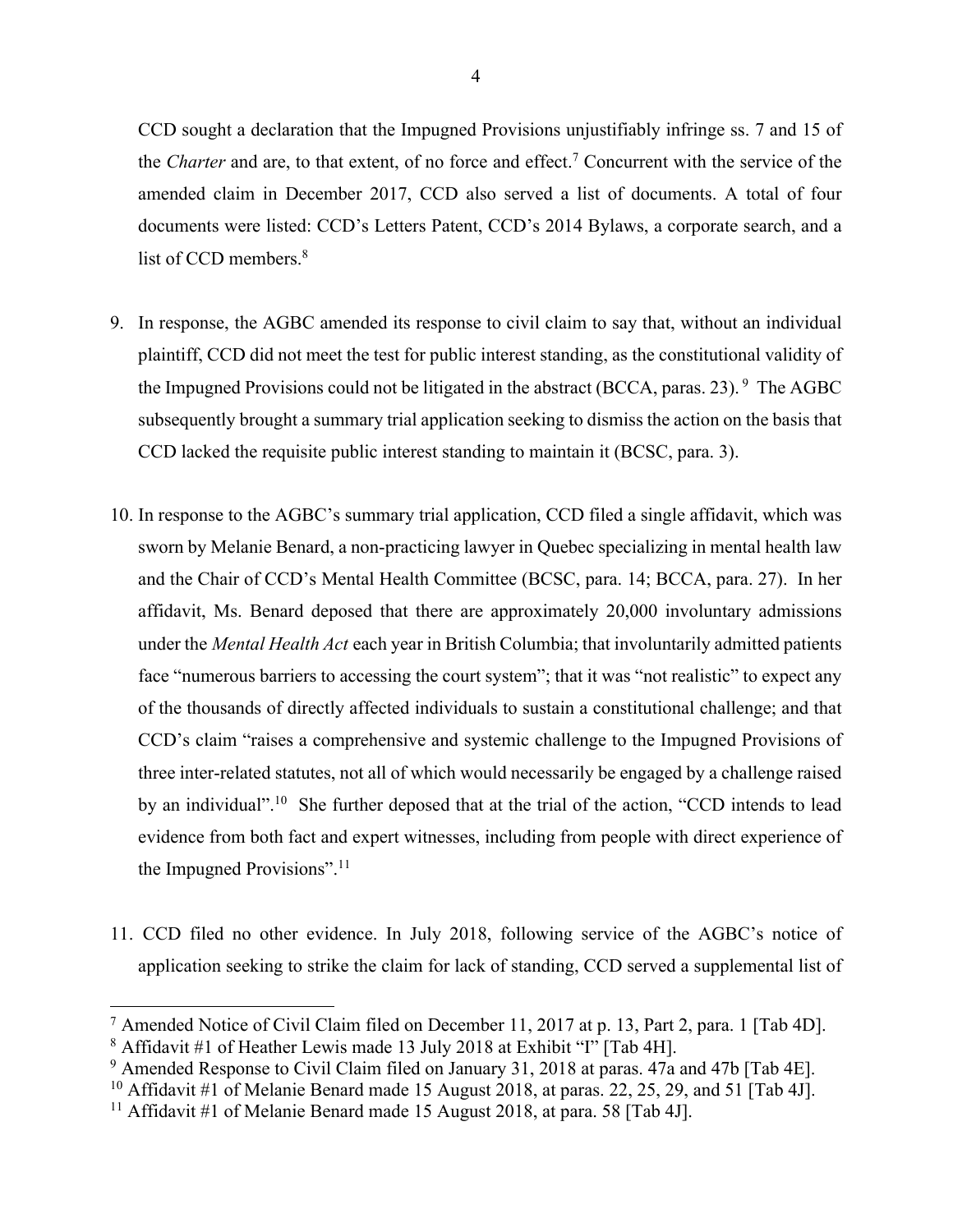documents. The supplemental list contained 80 documents, all of which related to the organization and stated purpose of CCD (BCCA, para. 24). Almost two years after the litigation had been commenced, CCD had still not produced or listed a single document relevant to any issue in the action other than that of its own standing.

12. The lack of evidence tendered by CCD can likely be explained, at least in part, by its apparent intention to prove constitutional infirmity by way of "reasonable hypotheticals". In response to the AGBC's objection to the complete absence of adjudicative facts, CCD responded:

> …it has never been a requirement or reality of constitutional litigation—whether that litigation is brought by a litigant with public interest standing or someone directly affected—that the plaintiff's evidence be presented through the plaintiff personally. This is especially so considering that "a challenge to a law does not require that the impugned provision contravene the rights" of even a claimant with standing as of right. He or she is free to pursue his or her challenge based on reasonable hypotheticals—i.e., examples concerning the law's application to nonparties that are foreseeable but not necessarily even proven": *R. v. Nur*, 2015 SCC 15 at para. 51.12

13. In 2019, while the Court of Appeal's decision in this matter was under reserve, two further claims were filed in British Columbia seeking to challenge the Impugned Provisions: a class action proceeding seeking, among other relief, a declaration that the Impugned Provisions unjustifiability infringe ss. 7, 12, and 15(1) of the *Charter,* <sup>13</sup> and a new action challenging the constitutionality of the Impugned Provisions, which was subsequently discontinued.<sup>14</sup> Both cases were commenced by directly impacted individual plaintiffs. The Court of Appeal accepted this evidence as relevant to the issue of CCD's standing in this case (BCCA, paras. 122-123).

## **Judgments Below**

(1) Supreme Court of British Columbia (in Chambers) (Hinkson C.J.)

<sup>&</sup>lt;sup>12</sup> Application Response filed by CCD on August 15, 2018 at para. 30 [Tab 4I].<br><sup>13</sup> *L.M. et al. v. Her Majesty the Queen in Right of the Province of British Columbia et al., SCBC* Action No. VIC-S-S-194863, Affidavit #2 of Heather Lewis made 9 November 2020 ("Lewis Affidavit") at Exhibit "A" [Tab 4K].

<sup>&</sup>lt;sup>14</sup> Mary Louise MacLaren et al. v. Vancouver Island Health Authority, SCBC Action No. 190021, Lewis Affidavit at Exhibit "B" [Tab 4K].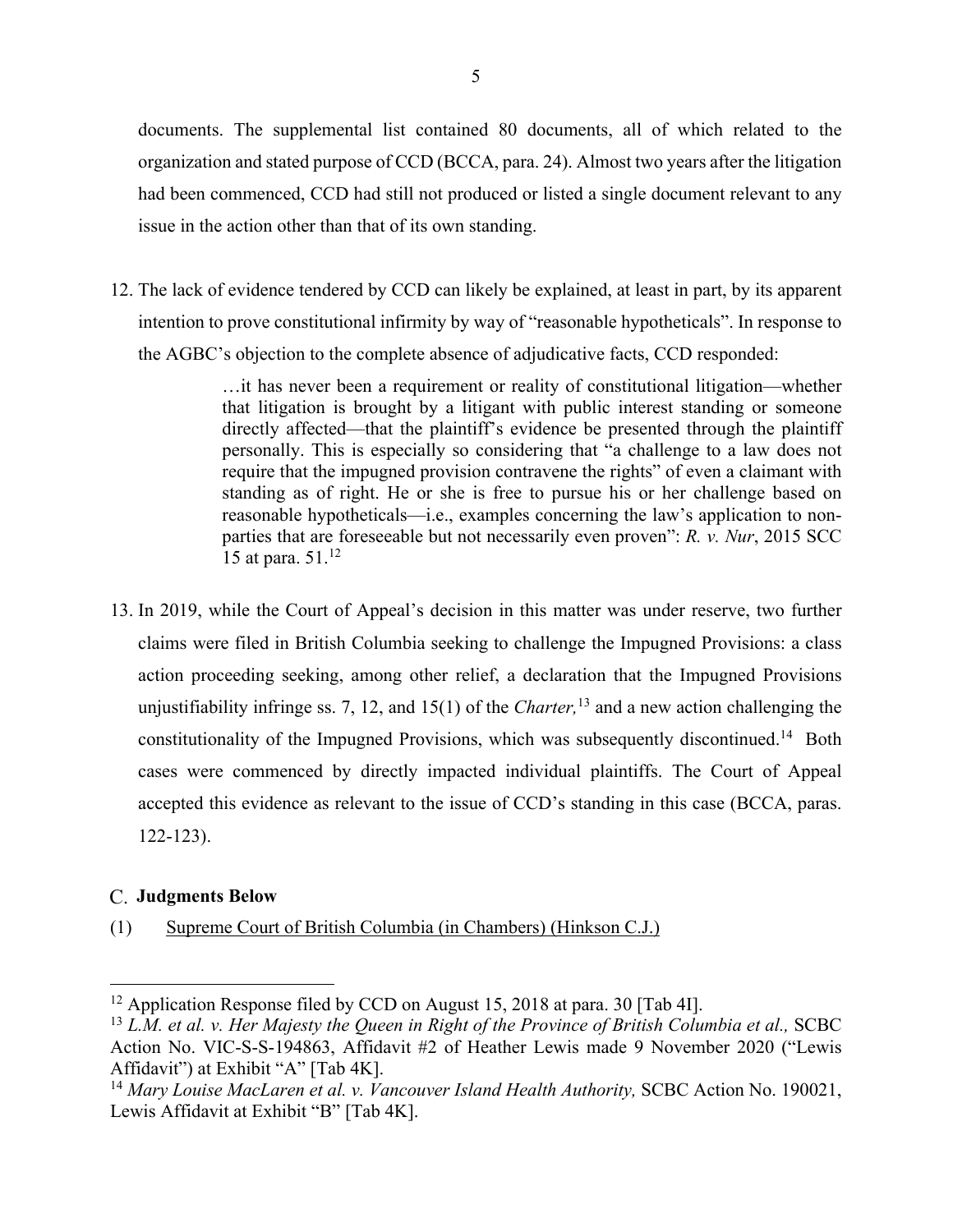- 14. Hinkson C.J. declined to exercise his discretion to grant CCD public interest standing and dismissed the claim (para. 99).
- 15. The Chief Justice highlighted that the three public interest standing factors "must be weighed cumulatively in the exercise of judicial discretion, but that none of the factors, and especially the third one should be treated as a hard and fast requirement or a free-standing independent test" (para. 25). He proceeded to consider and weigh the three factors.
- 16. The Chief Justice was particularly concerned that CCD's claim lacked the "indispensable factual foundation that particularizes the claim and permits the enquiry and relief sought" (para. 38). Further, although he was satisfied that CCD had a broad interest in the promotion of human rights, equality, and autonomy, which "could be affected by the impugned legislative scheme and could permit the CCD to assert a genuine interest in the impugned legal scheme", in his view, CCD had demonstrated only limited involvement in advocacy and litigation relating specifically to mental health-related disabilities (paras. 43-44). That being so, he concluded that CCD only "weakly" demonstrated a "genuine interest" (para. 53).
- 17. The Chief Justice further found that CCD had not persuaded him that the litigation was a reasonable and effective means of bringing the constitutional challenge forward (para. 96). In his view, CCD had failed to establish a sufficiently concrete and well-developed factual setting, and there was an "insufficient factual matrix" to determine the constitutional issues raised by the claim (para. 69).
- 18. In this regard, the Chief Justice found that CCD's promise of a robust record at trial did not satisfy its present onus to meet the test for public interest standing (paras. 58-69). Although the Chief Justice was of the view that CCD had access to adequate resources to advance the claim, he was not persuaded that CCD fairly represented the interests of those who may be directly affected by the Impugned Provisions, let alone all British Columbians (at paras. 72- 76). Finally, he noted that CCD's assertion that it was not realistic to expect individual plaintiffs directly affected by the Impugned Provisions to maintain a constitutional challenge to the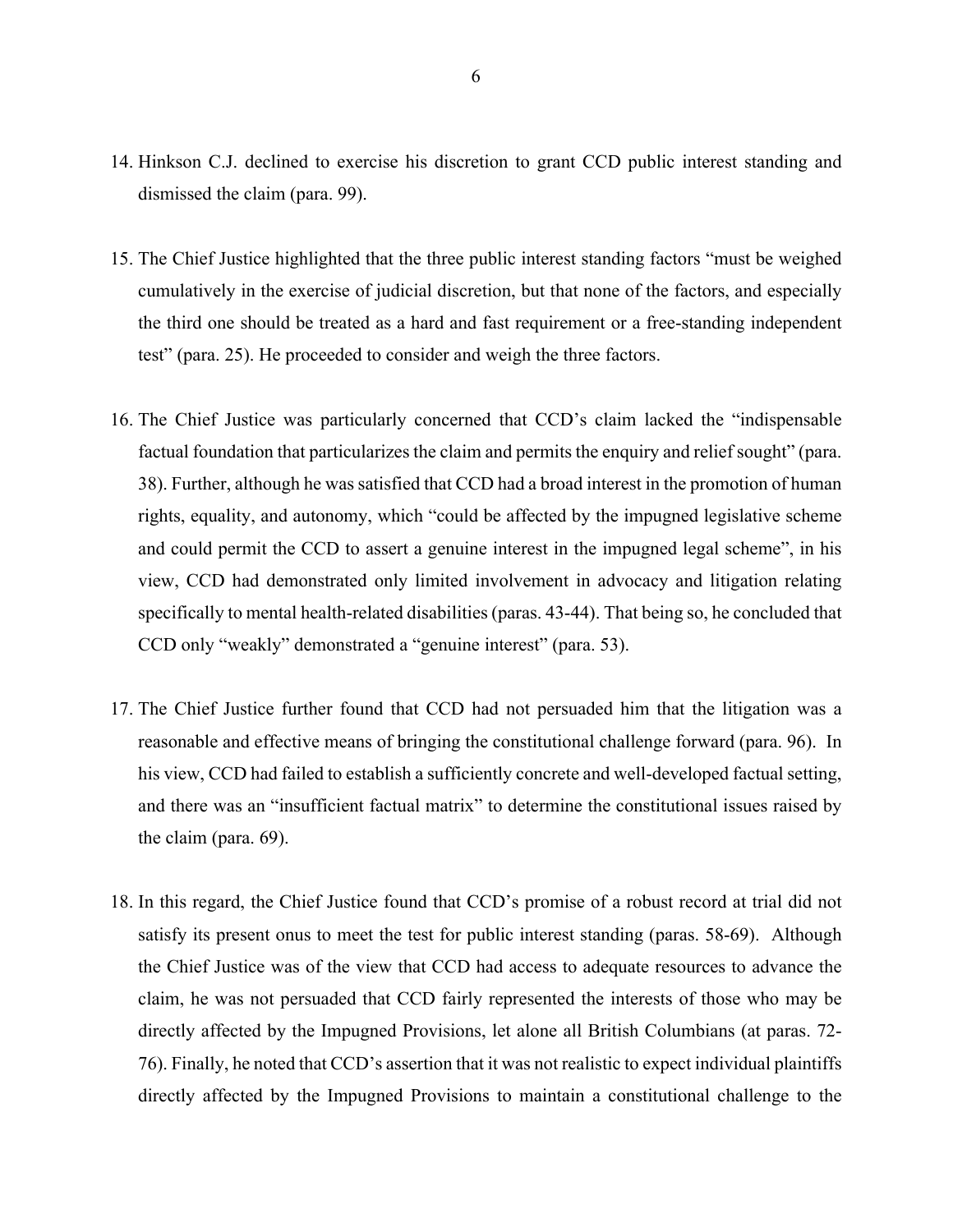Impugned Provisions was "unsupported by any evidentiary foundation" and was unfounded, noting numerous constitutional challenges to mental health legislation brought by directly impacted plaintiffs (paras. 82-92). He rejected CCD's assertion that *none* of the alleged 20,000 involuntarily admitted patients each year would be willing or able to participate in the constitutional challenge proposed by the CCD (paras. 94-95).

19. Having cumulatively weighed the three factors for public interest standing, the Chief Justice exercised his discretion to deny CCD standing and dismissed the claim (paras. 98-99).

#### (2) Court of Appeal for British Columbia (Frankel, Dickson, DeWitt-Van Oosten JJ.A.)

- 20. The Court of Appeal, for reasons given by Dickson J.A., allowed the appeal, set aside the order dismissing the action, and remitted the CCD's application for public interest standing to the Supreme Court of British Columbia for fresh consideration.
- 21. After reviewing the history of public interest standing and the test set out by this Court in *Downtown Eastside,* Dickson J.A. found that the goals of upholding the legality principle and facilitating access to justice merit "particular weight" in the exercise of discretion with respect to public interest standing (para. 79). She reasoned that, "while other concerns must also be accounted for, these goals are the key components of the flexible and purposive approach mandated in *Downtown Eastside*" (para. 79). Accordingly, she stated the test for public interest standing in the following terms (para. 86):

In exercising their discretion to grant or refuse public interest standing, judges must balance access to justice with the preservation of judicial resources, with a particular view to upholding the legality principle. In doing so, they must interpret and apply the governing principles in a liberal and generous way.

22. Applying this approach, Dickson J.A. concluded that the Chief Justice erred in his assessment of the factual foundation required to ground the constitutional challenge and satisfy the first factor in the test for public interest standing, the "serious justiciable issue" criterion (para. 104). In Dickson J.A.'s view, CCD's claim did not require the factual context of an individual's case (para. 114). Rather, she found that "broad systemic constitutional challenges are a "unique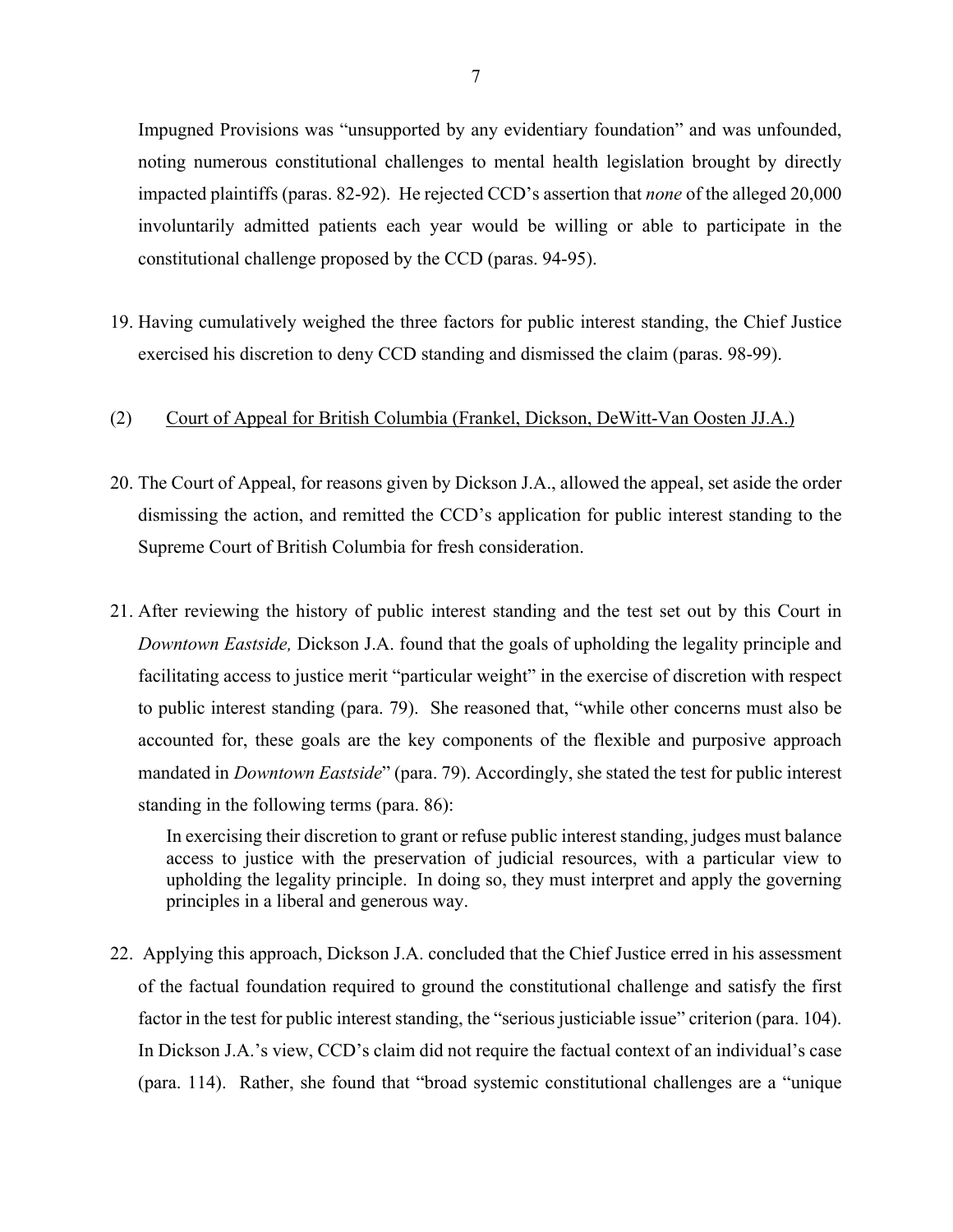form of civil litigation" and do not always require "an individual plaintiff or plaintiff-specific material facts" (para. 97). She described CCD's claim as a "comprehensive and systemic constitutional challenge…that directly affects all members of a defined and identifiable group in a serious, specific and broadly-based manner *regardless* of the individual attributes or experiences of any particular member of the group" (para. 112, emphasis added). As a result, she held that "CCD's claim does not require 'a particular factual context of an individual's case' or an individual plaintiff and it manifestly raises a serious justiciable issue" (para. 114).

- 23. Given her conclusion that the Chief Justice erred in his assessment of the first factor for public interest standing, Dickson J.A. considered it unnecessary to address the other grounds of appeal. Although she briefly commented on the Chief Justice's analysis of the third *Borowski* factor (para. 115), she did not go on to consider the Chief Justice's reasons with respect to the second or third factors of the test, or to address his cumulative assessment of these interrelated factors, in her judgment.
- 24. As noted, the Court of Appeal admitted fresh evidence of the two claims challenging the Impugned Provisions that were filed in British Columbia by individual plaintiffs in 2019 (para. 122). In Dickson J.A.'s view, the Supreme Court of British Columbia was best placed to assess CCD's standing application and draw whatever inferences may be appropriate based on a revised record that incorporates the new information with respect to those claims (para. 123). Accordingly, the Court of Appeal set aside the order dismissing the action and remitted the issue of CCD's standing to the Supreme Court of British Columbia for fresh consideration (para. 124).

#### **PART II – ISSUES**

- 25. This leave application raises two related issues of public importance:
	- i. Are the principles of legality and access to justice the primary considerations in the *Downtown Eastside* test for public interest standing?
	- ii. Can reasonable hypotheticals provide a sufficient evidentiary basis for public interest litigation in cases without an individual plaintiff?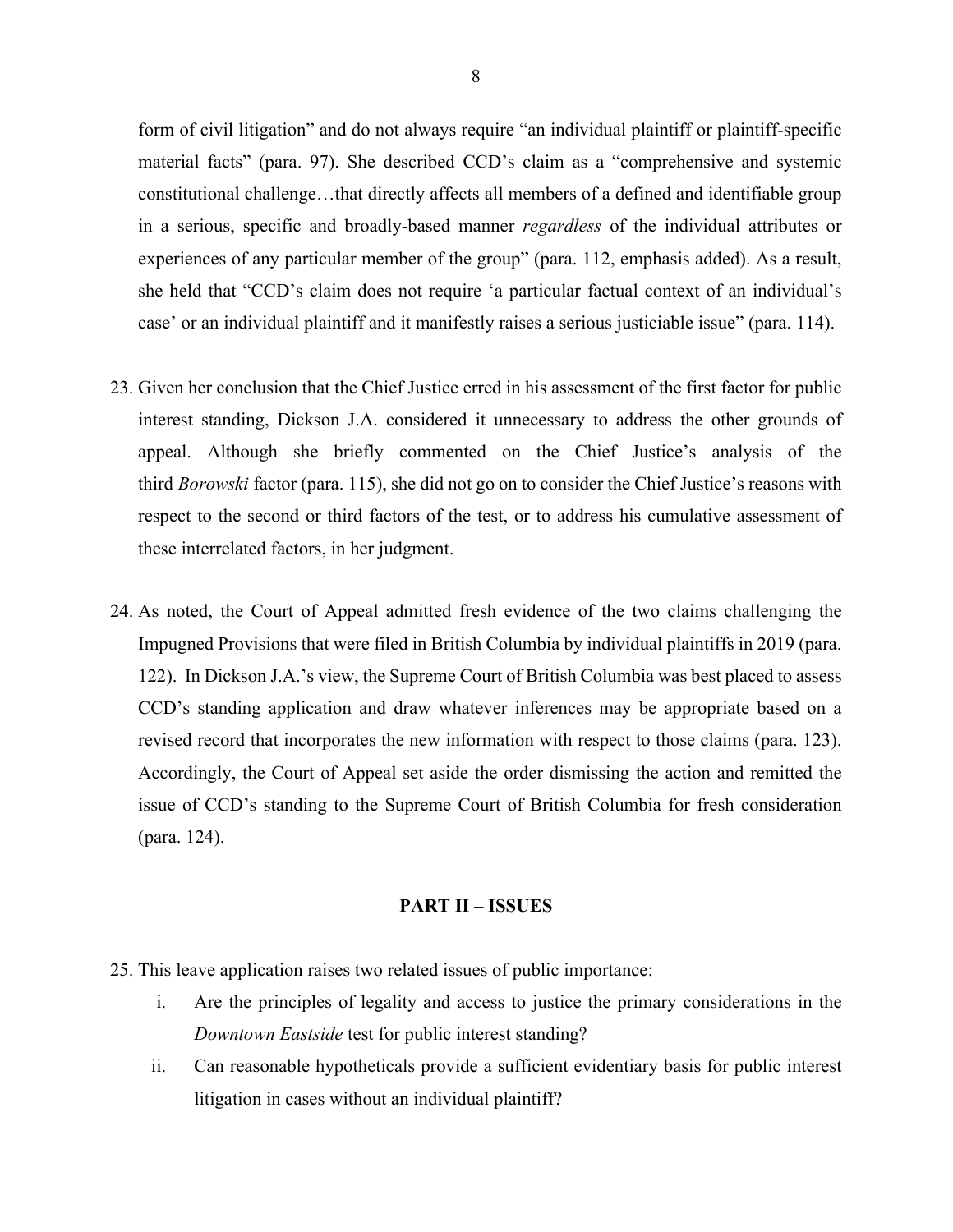### **PART III – STATEMENT OF ARGUMENT**

- 26. There are three reasons why leave to appeal should be granted:
	- A. The proper approach to public interest standing is a matter of public importance, which frequently comes before courts across the country and will always involve provincial and federal Attorneys General.
	- B. The proposed appeal is necessary to avoid a significant institutional burden on the judicial system of British Columbia, and potentially across the country, resulting from the Court of Appeal's new approach to public interest standing, by clarifying:
		- i. the appropriate weight to be given to the factors established in *Downtown Eastside;*  and
		- ii. the scope of the evidence required to establish a sufficient factual matrix in public interest cases without an individual plaintiff.
	- C. The proposed appeal is meritorious. The Court of Appeal's approach to the test for public interest standing rebalances the factors identified by this Court in *Downtown Eastside,*  effectively strips the test of the requirement for a "sufficiently concrete and well-developed factual setting", and constitutes an error of law.

#### A. **The Proper Approach to Public Interest Standing is a Matter of Public Importance**

27. The law of standing is one of the key mechanisms by which courts may ensure they play a proper role within our democratic system of government. As Justice Cromwell explained in *Downtown Eastside* (at para. 1):

The law of standing answers the question of who is entitled to bring a case to court for a decision. Of course it would be intolerable if everyone had standing to sue for everything, no matter how limited a personal stake they had in the matter. Limitations on standing are necessary in order to ensure that courts do not become hopelessly overburdened with marginal or redundant cases, to screen out the mere "busybody" litigant, to ensure that courts have the benefit of contending points of view of those most directly affected and to ensure that courts play their proper role within our democratic system of government…

28. In *Downtown Eastside,* this Court refined the three-part test for public interest standing. Under that test, public interest standing is available, at the court's discretion, only if the applicant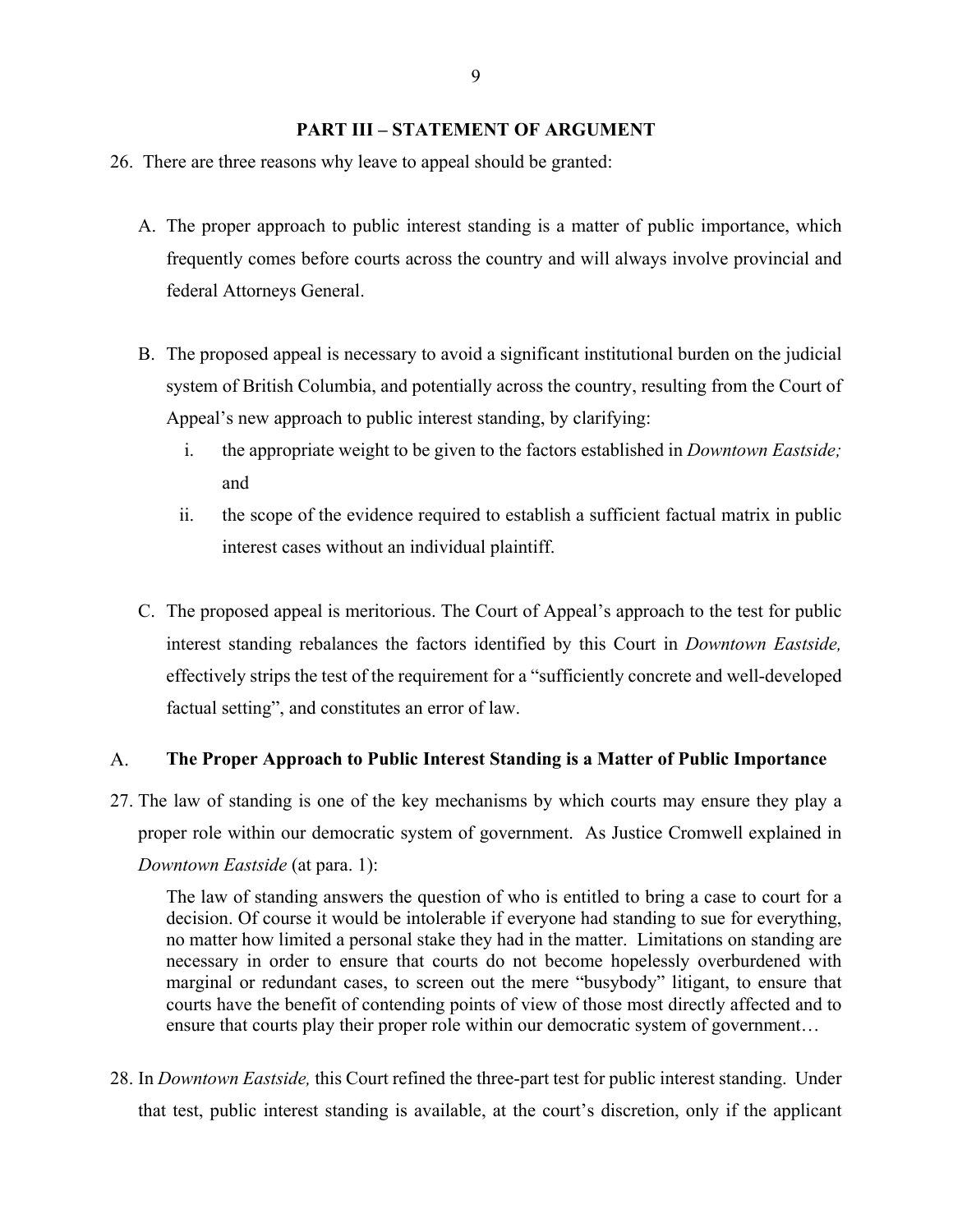satisfies the three elements identified in *Canada (Minister of Justice) v. Borowski,* [1981] 2 S.C.R. 575: (1) the case raises a serious justiciable issue; (2) the party bringing the case has a real stake in the proceedings or is engaged with the issues that it raises; and (3) the proposed suit is, in all of the circumstances, a reasonable and effective means to bring the case to court (*Downtown Eastside,* para. 2). A party seeking public interest standing must persuade the court that these factors, applied purposively and flexibly, favour granting standing. Importantly, the factors are "interrelated considerations" to be "weighed cumulatively" in exercising judicial discretion (*Downtown Eastside*, para. 20; see also paras. 35-36).

29. However, the need to grant standing in some circumstances does not amount to a blanket approval to grant standing to all who wish to litigate an issue. As this Court explained in *Canadian Council of Churches,* it is essential that a balance be struck between ensuring access to the courts and preserving judicial resources (at p. 252):

It would be disastrous if the courts were allowed to become hopelessly overburdened as a result of the unnecessary proliferation of marginal or redundant suits brought by wellmeaning organizations pursuing their own particular cases certain in the knowledge that their cause is all important. It would be detrimental, if not devastating, to our system of justice and unfair to private litigants.

- 30. Accordingly, all of the other relevant considerations being equal, a party with standing as of right will generally be preferred (*Downtown Eastside,* para. 37).
- 31. It has now been almost a decade since this Court refined the test for public interest standing in Canada in *Downtown Eastside*. In that time, constitutional challenges brought by public interest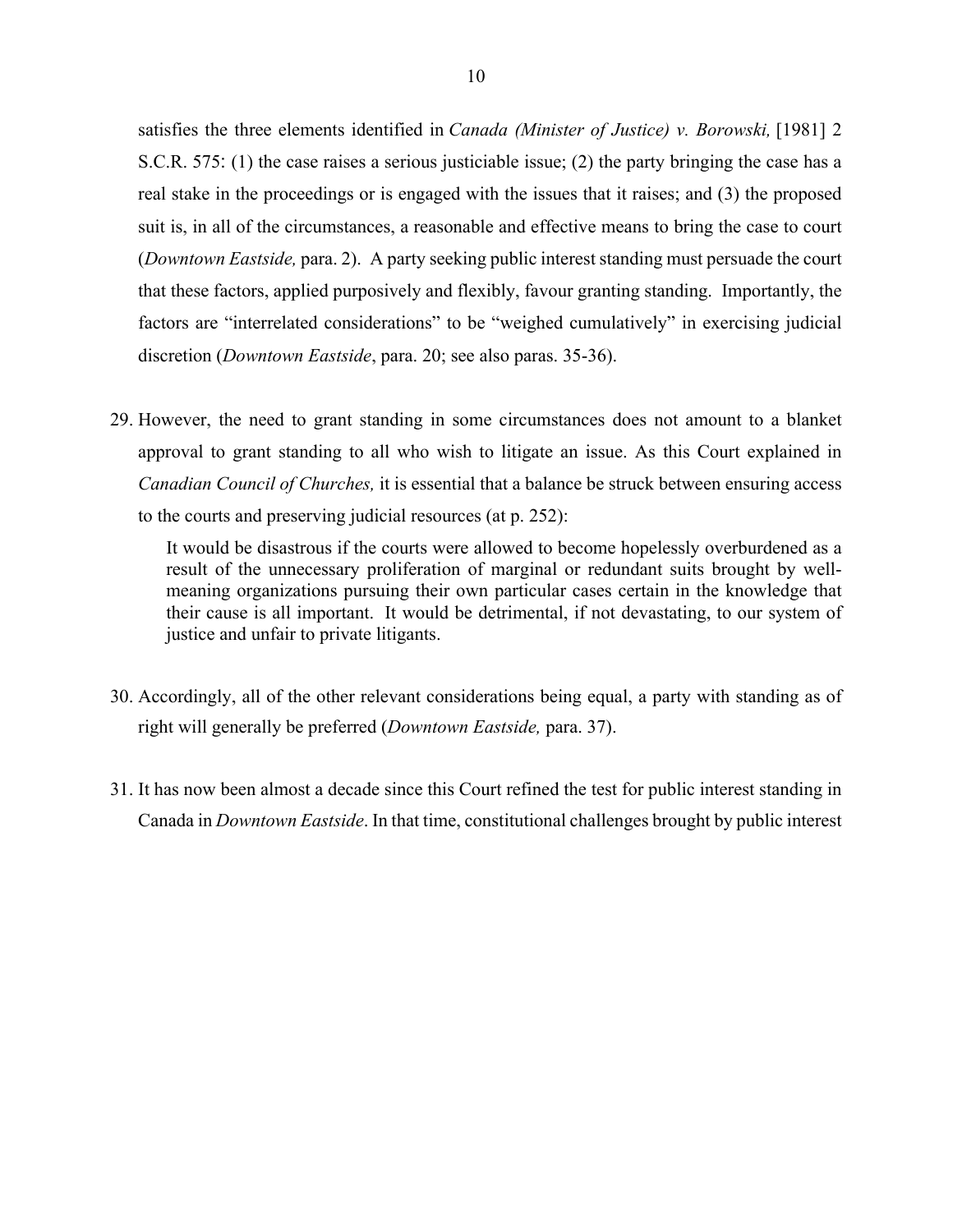litigants have proliferated.<sup>15</sup> Many of these cases have determined important constitutional issues for our country with significant impacts for the rights of Canadians. <sup>16</sup> Public interest litigation has become a frequent means of bringing matters before the courts. The proper approach to the test for public interest litigation—to providing for a balance between ensuring access to the courts and preserving judicial resources and to safeguarding the proper role of courts within our democracy—is therefore one of critical public importance.

# **Failure to Place Limits on Public Interest Standing Will Impose Significant Institutional Burdens on the Judicial System**

32. As the volume of public interest litigation has grown in recent years, public interest litigants have continued to push the boundaries of justiciability.<sup>17</sup> The test for public interest standing in Canada *already* represents one of the most flexible and permissive standards in any common law jurisdiction.<sup>18</sup> Yet, under the Court of Appeal's approach, public interest standing in Canada will become more permissive still, undermining long-standing authority from this Court on the necessary limitations of public interest standing. In the result, the burden on the AGBC to defend constitutional claims in the absence of a factual context and, correspondingly, on the courts in British Columbia to adjudicate such claims in a factual vacuum, will be

<sup>15</sup> See, for example, *Carter v. Canada (Attorney General),* 2015 SCC 5 ["*Carter*"]; *Conseil scolaire francophone de la Colombie-Britannique v. British Columbia,* 2020 SCC 13 [*"Conseil*"]; *British Columbia Civil Liberties Association v. Canada (Attorney Genera*l), 2019 BCCA 228, appeal to the SCC discontinued (File No. 38814) [*"BCCLA"*]; *Canadian Civil Liberties Association v. Canada,* 2019 ONCA 243, leave to appeal to SCC discontinued (File No. 38574) [*"CCLA*"]; *Saskatchewan v. Good Spirit School Division No. 204*, 2020 SKCA 34, leave to appeal to SCC filed (File No. 39212); *British Columbia/Yukon Association of Drug War Survivors v. Abbotsford (City),* 2015 BCCA 142; *Alford. v. Canada (Attorney General),* 2019 ONCA 657; *Ontario (Attorney General) v. Bogaerts,* 2019 ONCA 876; *Canada (Procureur général) c. Barreau du Québec*, 2014 QCCA 2234, leave to appeal to SCC refused, 2015 CanLII 38347; *M.K. v. British Columbia (Attorney General),* 2020 BCCA 261; *Taylor v. Newfoundland and Labrador,* 2020 NLSC 125 [*"Taylor"*]. 16 See, for example, *Carter*; *Conseil*; *BCCLA; CCLA*.

<sup>17</sup> See, for example, *La Rose v. Canada*, 2020 FC 1008*; Tanudjaja v. Canada (Attorney General),* 2014 ONCA 852, leave to appeal to the SCC dismissed, 2015 CanLII 36780 (SCC); *Campisi v. Ontario (Attorney General)*, 2018 ONCA 869; *Taylor* at paras. 145-199.<br><sup>18</sup> *Canadian Council of Churches v. Canada (Minister of Employment and Immigration),* [1992] 1

S.C.R. 236 at pp. 243-248. See also, *Lexmark International Inc. v. Static Control Components, Inc,* 572 U.S. 118 (2014) [Tab 5B]; *Taylor v. Lancashire County Council and another,* [2005] EWCA Civ 284 [Tab 5C]; *Australian Conservation Foundation Inc. v. Commonwealth,* (1980) 28 A.L.R. 257 [Tab 5A].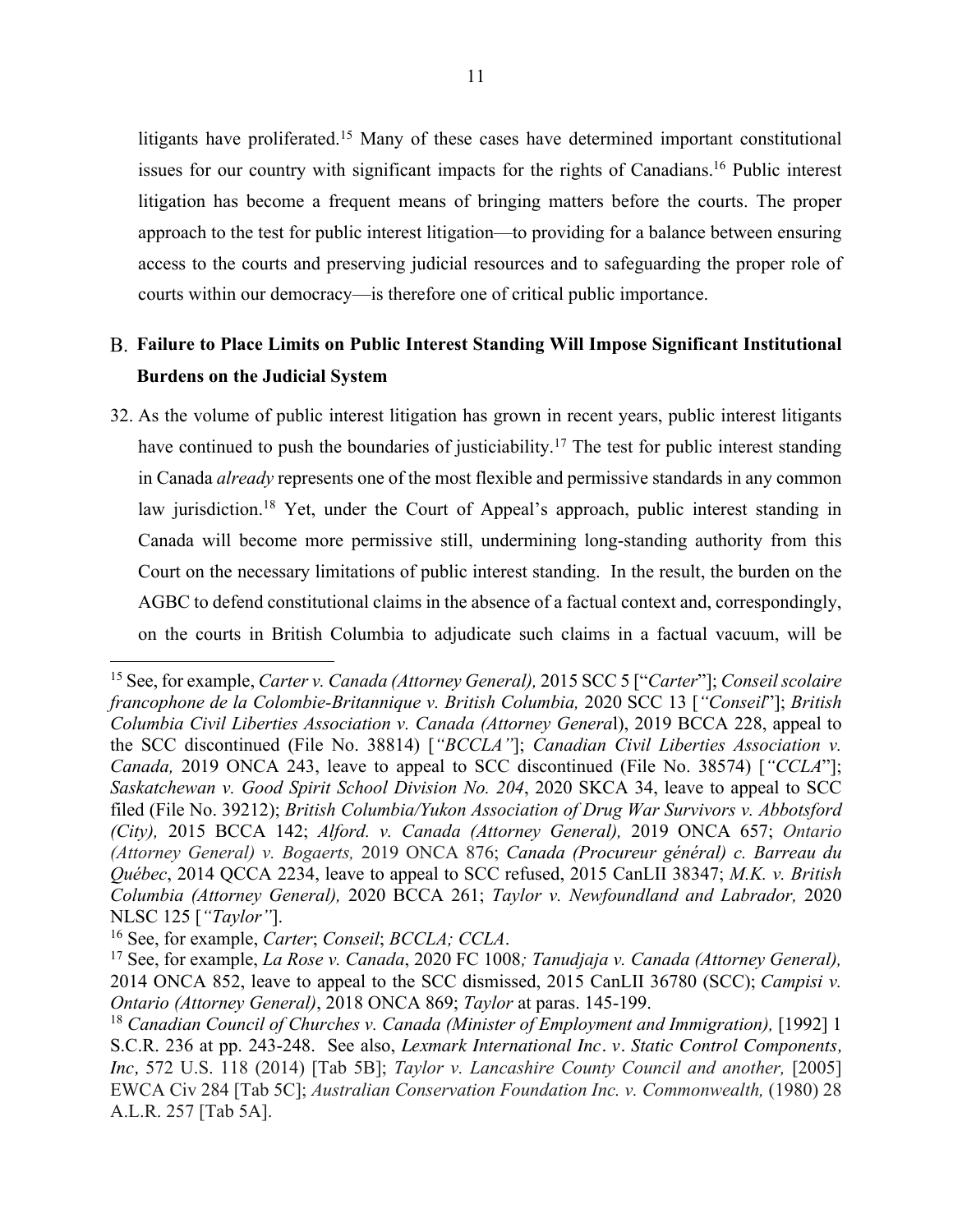enormous. Moreover, the new approach to public interest standing from the Court of Appeal for British Columbia may be relied upon by public interest litigants in other provinces seeking a more liberal approach. Accordingly, the impacts of the Court of Appeal's decision are likely to be felt by Attorneys General across the country, both provincially and federally, as well as courts in every jurisdiction.

- 33. Two issues arise in the proposed appeal that require intervention from this Court to avoid the institutional burdens resulting from the Court of Appeal's approach to public interest standing:
	- i. the appropriate weight to be given to the factors established in *Downtown Eastside;* and
	- ii. the scope of the evidence required to establish a sufficient factual matrix in public interest litigation, particularly in cases without an individual plaintiff.
- 34. Guidance from this Court on the proper approach to public interest standing and its limitations will ensure that the aims of public interest standing are appropriately realized and that courts across the country continue to play the proper role within our democracy in determining the justiciability of the public interest cases that come before them. Further, it will avoid Attorneys General becoming hopelessly overburdened defending challenges to their legislation without any factual context or an affected individual's case.

# **i. The Appropriate Balancing Exercise Required by** *Downtown Eastside* **Does Not Prioritize Legality and Access to Justice**

35. The test articulated by this Court in *Downtown Eastside* envisioned a balancing exercise: in exercising its discretion to grant public interest standing, a court must "balance the underlying rationale for restricting standing with the important role of the courts in assessing the legality of government action" (*Downtown Eastside,* para. 23). In other words, the traditional concerns justifying limitations on standing (i.e. properly allocating scarce judicial resources and screening out the mere busybody; ensuring that courts have the benefit of contending points of view of those most directly affected by the determination of the issues; and preserving the proper role of courts and their constitutional relationship to the other branches of government) *must be weighed against* the countervailing factors of ensuring access to the courts and the principle of legality (i.e. the principle that state action should conform to the Constitution and statutory authority; and that there must be practical and effective ways to challenge the legality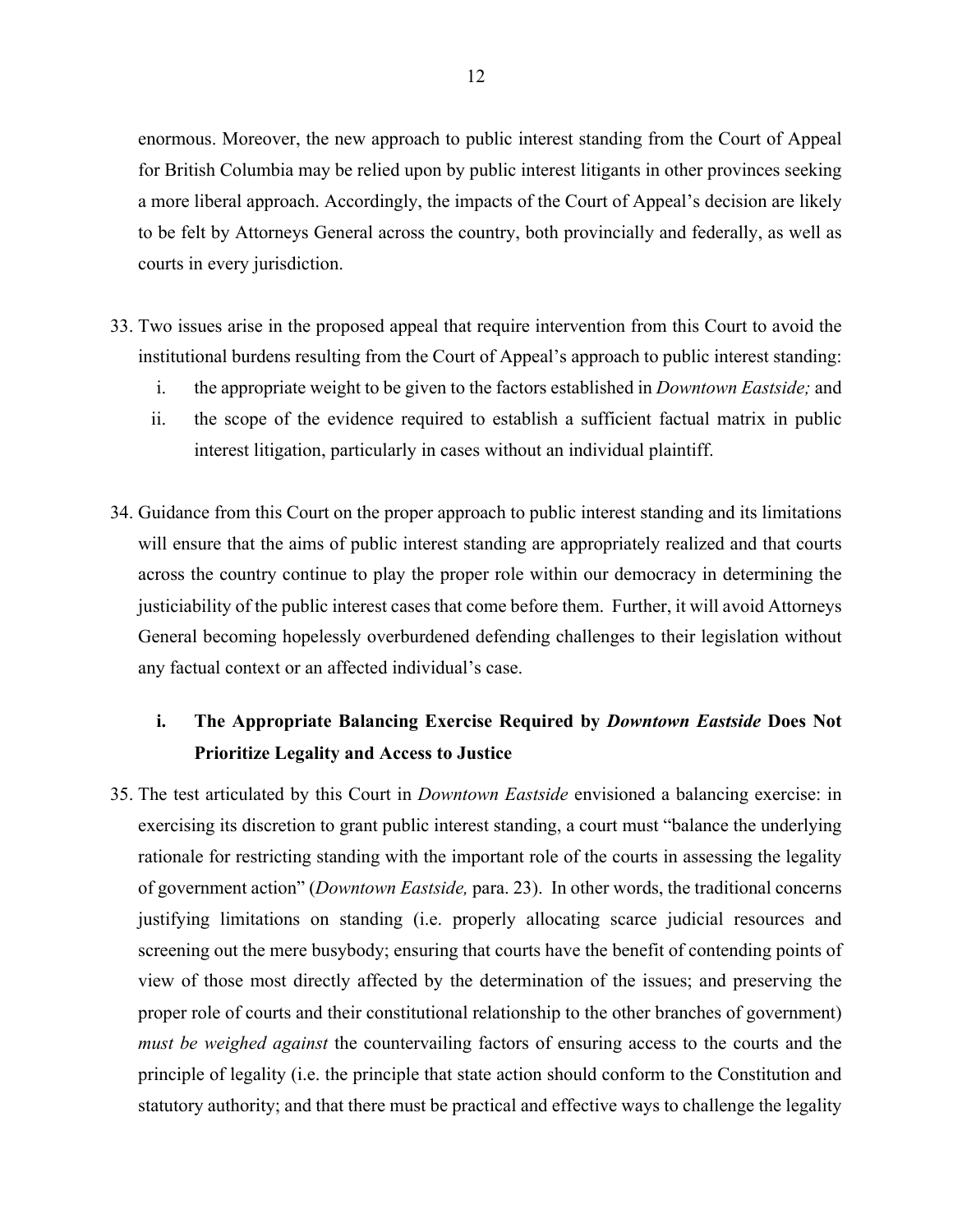of state action) (*Downtown Eastside,* paras. 22-31). As Cromwell J. explained in *Downtown Eastside*, and as the Court of Appeal recognized in this case, the test has always been "viewed as one to be resolved through the wise exercise of judicial discretion"; a trial judge's weighing should not be lightly interfered with (*Downtown Eastside*, para. 35; BCCA, para. 60).

- 36. The Court of Appeal disturbed this balancing exercise, finding that the law of public interest standing had evolved to require that the principles of legality and access to justice be given "particular weight" and that "[w]hile other concerns must also be accounted for, these goals are the key components" of the *Downtown Eastside* test (paras. 78-79). The Court of Appeal further instructs that courts are to have a "particular view to upholding the legality principle" when they engage in the balancing exercise and that the "detail of the intended trial evidence or the claim's ultimate prospect of success" are not relevant to the standing inquiry (paras. 86-87).
- 37. Under Dickson J.A.'s approach, therefore, the principles of legality and access to justice are no longer factors to be weighed on a case-by-case basis, taking into account all the circumstances of the case, but rather are assigned extra weight at the outset of the analysis. This is contrary to this Court's repeated direction in *Downtown Eastside* that the factors "should be assessed and weighed cumulatively" (paras. 20, 36, 53). In other words, contrary to the global weighing exercise prescribed by this Court, the Court of Appeal established a hierarchy of factors.
- 38. The AGBC does not contest the substance or importance of the principles of legality and access to justice. However, it submits that the test for public interest standing should address the need to prevent legislation from being immunized while at the same time, and to the greatest extent possible, addressing traditional concerns that justify the need to restrict standing. The test articulated in *Downtown Eastside* achieves this balance by establishing a preference for deciding concrete cases brought by litigants with private interest standing, while giving the court discretion to grant standing to some public interest litigants, in appropriate cases, where the application of the traditional standing rules would immunize legislation from judicial review (*Downtown Eastside,* para. 37).
- 39. The rebalancing of the test articulated by the Court of Appeal ignores significant concerns that should properly animate the standing analysis. By assigning greater weight to the principles of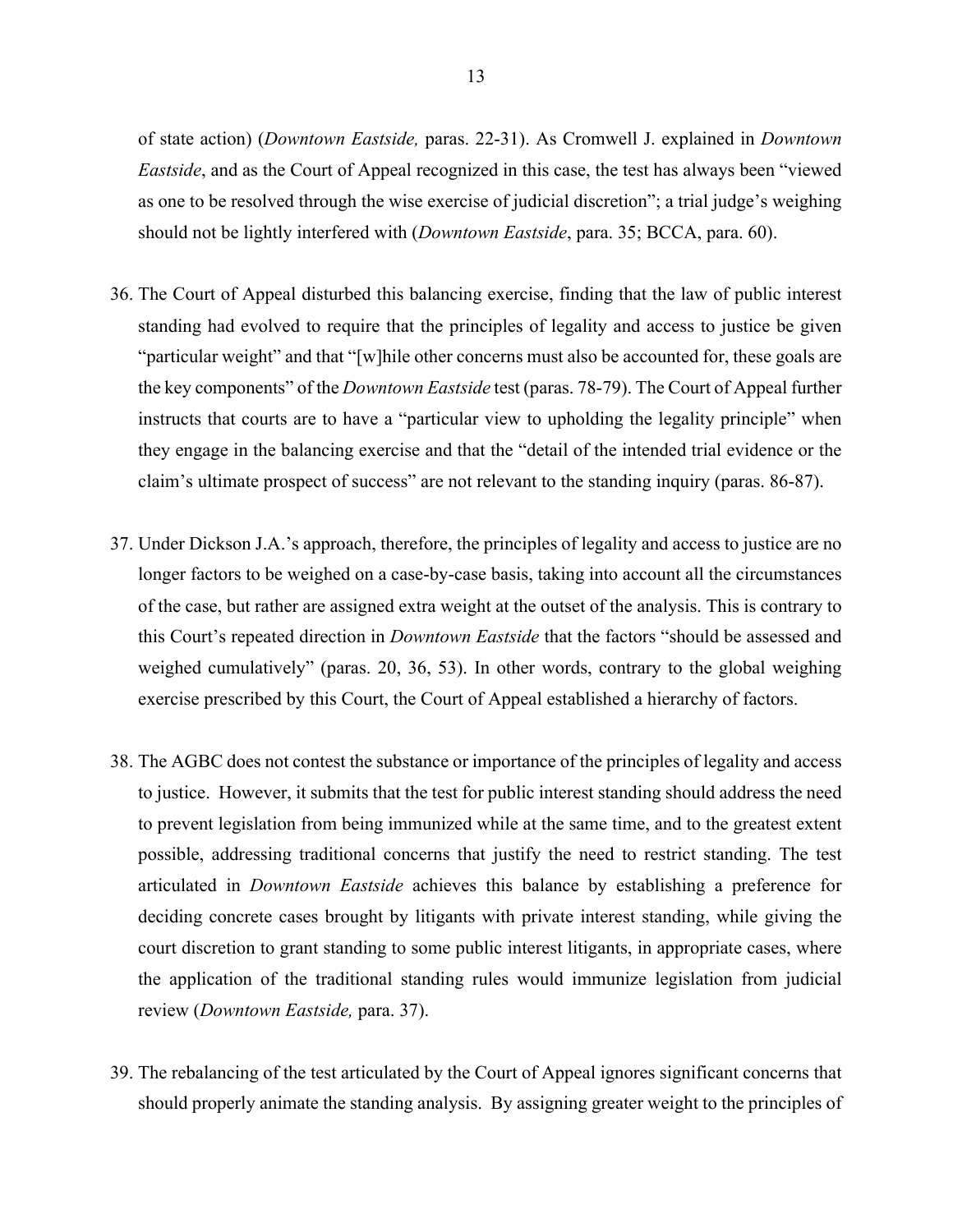legality and access to justice, the Court of Appeal neglected important countervailing factors in this case: the existence of a parallel constitutional challenge brought by an individual directly affected plaintiff; an abundance of impacted individuals to act as potential plaintiffs (and no real explanation of CCD's efforts to locate a suitable plaintiff); a long-track record of individuals challenging mental health legislation before the courts; and a misconceived strategy to rely, instead, upon "reasonable hypotheticals". Legality and access to justice are concerns that required emphasis in a case like *Downtown Eastside,* where there was ample evidence on the record showing that no individual plaintiffs were willing to bring a challenge forward (at paras. 71-72). But to prioritize these factors as a matter of course, in *every* case, risks transforming the test for public interest standing into a private reference power. Rather, a caseby-case analysis is required, wherein the factors articulated by this Court are weighed according to all the circumstances of the case in a "wise exercise of judicial discretion" (*Downtown Eastside*, para. 35).

40. The Court of Appeal's unexpected rebalancing of the principles articulated by this Court in *Downtown Eastside,* and the risks inherent under this new approach, should weigh heavily in favour of granting leave.

# **ii. Reasonable Hypotheticals Do Not Provide a Sufficient Evidentiary Basis for Public Interest Litigation in Cases Without an Individual Plaintiff**

41. This Court has repeatedly held that constitutional law is best developed and decided in cases involving specific facts. As this Court stated in *MacKay v. Manitoba*, [1989] 2 S.C.R. 357, at pp. 361-62:

> *Charter* decisions should not and must not be made in a factual vacuum. To attempt to do so would trivialize the *Charter* and inevitably result in ill-considered opinions. The presentation of facts is not, as stated by the respondent, a mere technicality; rather, it is essential to a proper consideration of *Charter* issues. A respondent cannot, by simply consenting to dispense with the factual background, require or expect a court to deal with an issue such as this in a factual void. *Charter* decisions cannot be based upon the unsupported hypotheses of enthusiastic counsel.

42. In *Hy and Zel's Inc. v. Ontario (Attorney General),* [1993] 3 S.C.R. 675, public interest standing was denied. In reaching this decision, Major J., writing for the majority, examined the lack of a proper evidentiary basis for the challenge (at pp. 693-694):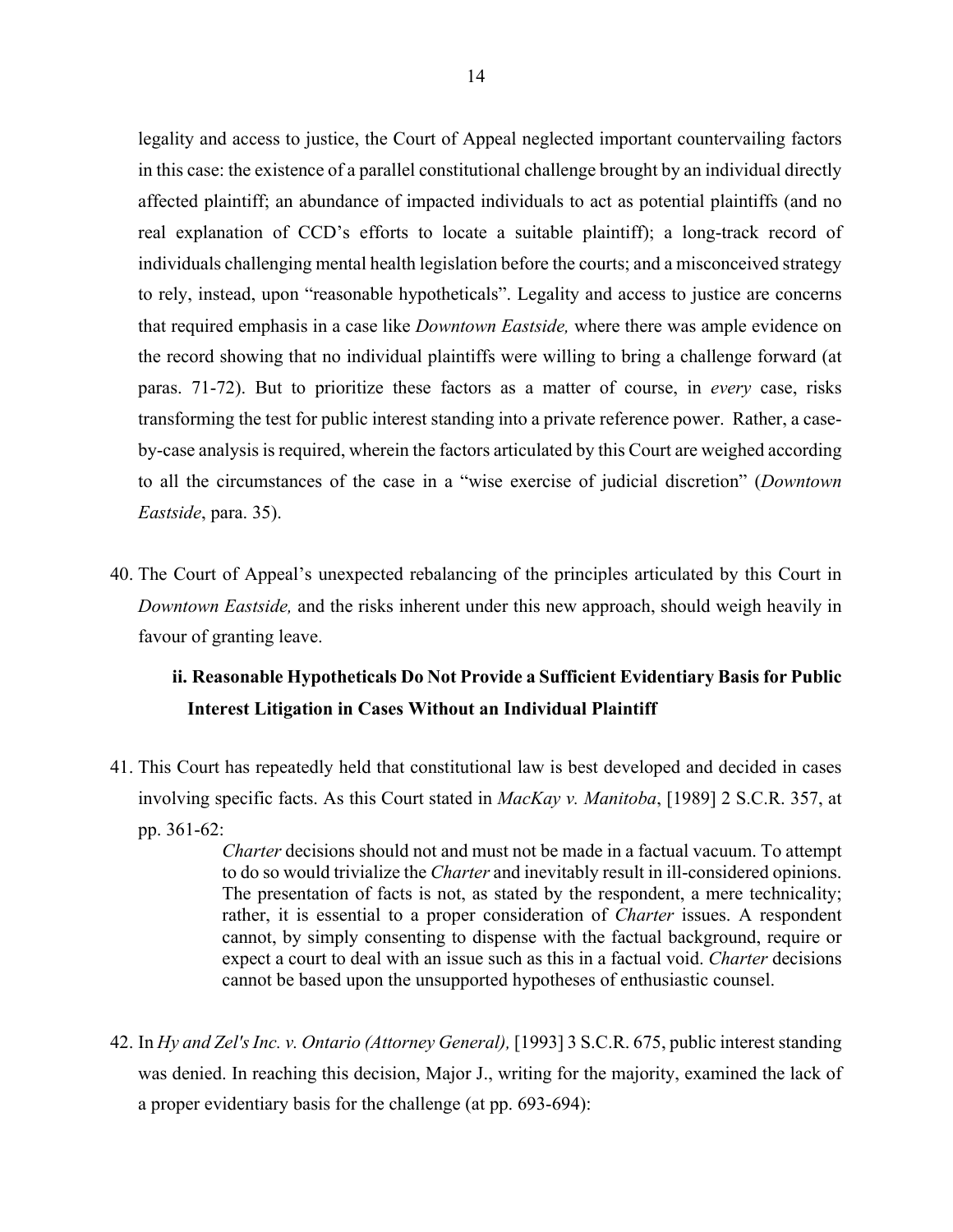In the absence of facts specific to the appellants, both the Court's ability to ensure that it hears from those most directly affected and that *Charter* issues are decided in a proper factual context are compromised.

43. The importance of a sufficient factual matrix was more recently reiterated by this Court in *Ernst v. Alberta Energy Regulator*, 2017 SCC 1 (at para. 22):

> Where a person challenging a law's constitutionality fails to provide an adequate factual basis to decide the challenge, the challenge fails. As Cory J. put it on behalf of the Court in *MacKay v. Manitoba*, [1989] 2 S.C.R. 357, at p. 366, "the absence of a factual base is not just a technicality that could be overlooked, but rather it is a flaw that is fatal to the appellants' position" (emphasis added). [emphasis in original]

- 44. In *Downtown Eastside,* this Court certainly, and properly, mandated a flexible and purposive approach to public interest standing rooted in judicial discretion. However, it did not dispense with the notion that constitutional litigation should proceed on the basis of a sufficiently robust factual record. To the contrary, Cromwell J. emphasized the importance of a sufficient factual matrix in three of the four considerations at the third factor, noting that the court should consider "whether the issue will be presented in a sufficiently concrete and well-developed factual setting"; whether there is a "context more suitable for adversarial determination"; and whether there may be other plaintiffs with "specific and factually established complaints" (para. 51). Further, on the facts, he noted that he was satisfied that the proposed public interest litigants "provide a concrete factual background and represent those most directly affected by the legislation" (para. 74). As *Downtown Eastside* shows, public interest litigants must still demonstrate that they can provide a sufficient factual record.
- 45. Notwithstanding the clear direction from this Court on the importance of a sufficient factual record to the standing analysis in *Downtown Eastside*, the Court of Appeal held that "the focus of a standing inquiry is on whether the public interest litigant is an appropriate party to advance a justiciable claim, not on the detail of intended trial evidence or the claim's ultimate prospect of success" (para. 87). The court went on to hold that "broad systemic constitutional challenges are a unique form of civil litigation, as are the form of pleadings and evidence required to advance and prove them" and affirmed that an individual plaintiff or plaintiff-specific material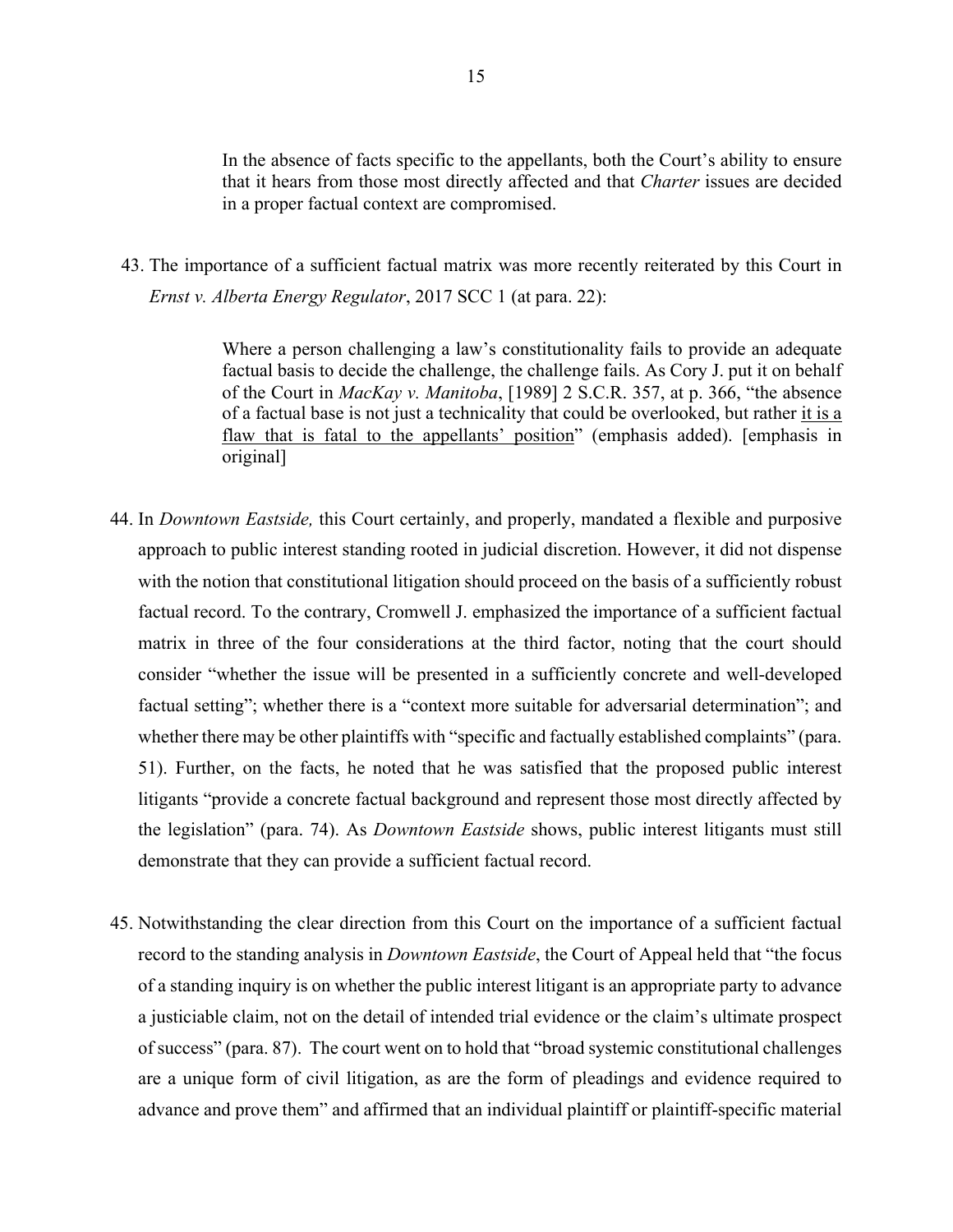facts are not always necessary to advance a systemic constitutional challenge (para. 97). The Court of Appeal's approach, in effect, dispensed with the need for a "sufficiently concrete and well-developed factual setting" from the *Downtown Eastside* test.

- 46. Comparing the factual context in *Downtown Eastside* with the present case is illustrative. In *Downtown Eastside*, the plaintiff Downtown Eastside Sex Workers United Against Violence Society was an advocacy society run by current and former sex workers that was found to "represent those most directly affected by the legislation" (para. 74). The individual plaintiff, Sheryl Kiselbach, was a former sex worker who, at the time the action was filed, was working as a violence prevention coordinator in Vancouver's Downtown Eastside. During her time as a sex worker, Ms. Kiselbach was convicted of several prostitution offences. She testified that she was unable to participate in a court challenge to the prostitution provisions while working as a sex worker because of the risk of public exposure, fear for personal safety, and potential loss of income assistance and employment opportunities (paras. 5-6). In addition, the respondents' evidence included affidavits from more than 90 current or past sex workers from the Downtown Eastside neighbourhood of Vancouver (para. 74).
- 47. In the present case, the sole plaintiff, CCD, is an organization with no direct experience of the Impugned Provisions or established relationship with "those most directly affected". Ms. Benard's affidavit made no mention of any of CCD's members ever having been involuntarily detained under the Impugned Provisions, nor did she provide any evidence that CCD's advocacy and research work had ever focused on the consent provisions of British Columbia's mental health legislation. CCD therefore relied entirely on a series of hypothetical facts in its notice of civil claim. At the time the application challenging CCD's standing was heard, almost two years after the claim was filed, CCD had not identified—let alone filed evidence from—a single proposed witness who was directly affected by the Impugned Provisions, or any expert who could attest to the effects of the Impugned Provisions. Nor had CCD produced a single document that could prove or disprove the hypothetical factual allegations on which they relied. CCD provided no explanation for its failure to do so, arguing instead that it was able to rely on reasonable hypotheticals to prove a "systemic" constitutional claim and would adduce a more robust record at trial.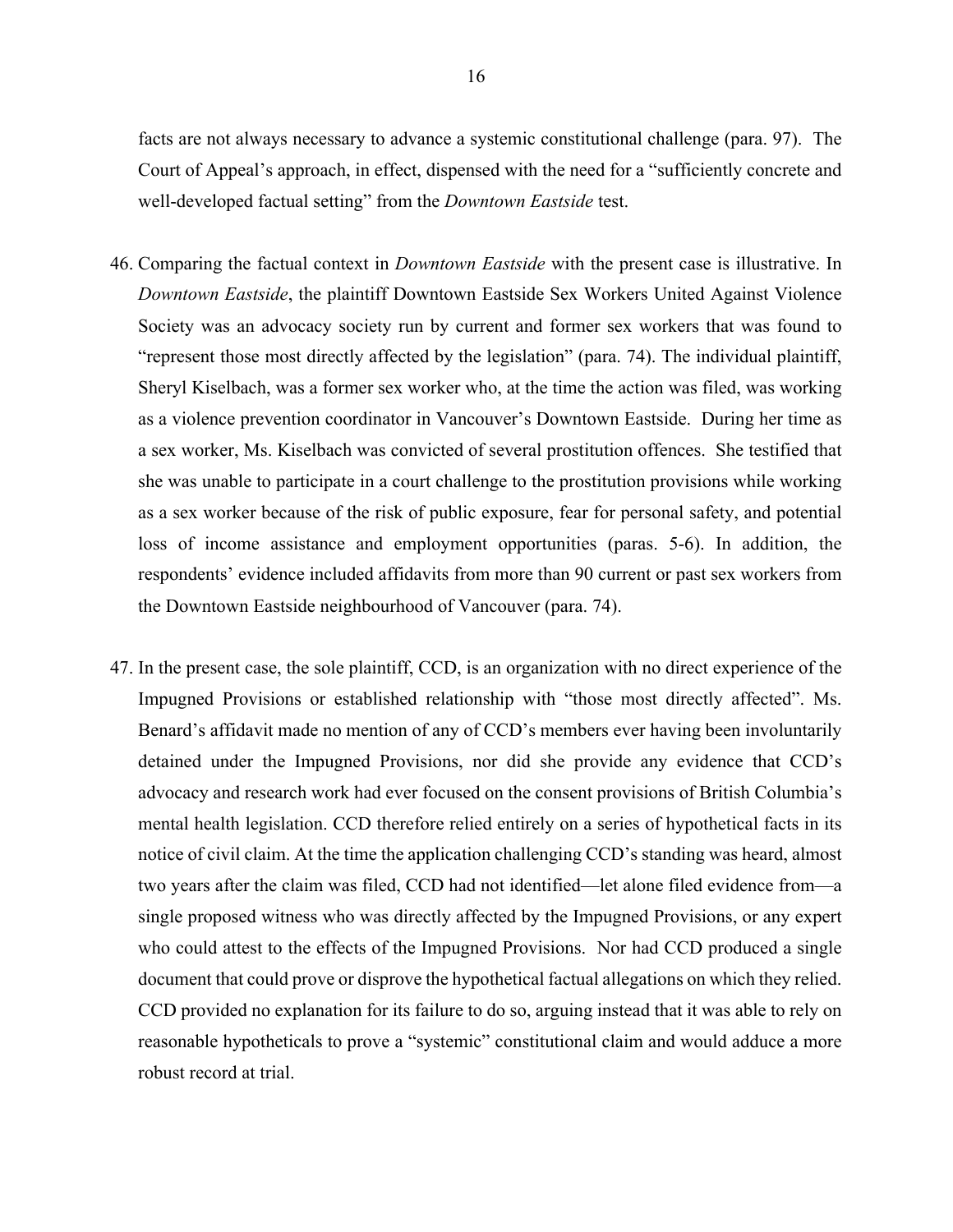- 48. The proposed appeal therefore provides a unique platform from which this Court may address three inter-related issues with respect to the appropriate factual matrix under the public interest standing test: (1) the onus on the proposed litigant to develop a record sufficient to show a factual matrix (though not to prove the *Charter* breach) *at the time standing is challenged*, as opposed to at trial; (2) the use of and reliance on "reasonable hypotheticals" in public interest litigation without an individual plaintiff; and (3) whether the onus on a party seeking public interest standing to demonstrate a sufficient factual matrix is materially different when the challenge is framed as "systemic" in nature. None of these issues appears to have been the subject of direct consideration by this Court in its prior jurisprudence on public interest standing.
- 49. Without considering the second or third factors of the test in *Downtown Eastside,* the Court of Appeal concluded that it would be open to CCD to establish its claim by adducing evidence from directly affected non-plaintiff and expert witnesses at trial rather than from an individual plaintiff and that the AGBC could rely on litigation management tools to seek access to relevant documents or other forms of discovery in advance of trial (para. 113). In doing so, the court held that CCD's failure to point to any direct evidence of the effects of the Impugned Provisions at the time of a preliminary challenge to standing was not fatal to its cause, and tacitly endorsed CCD's approach of relying only on hypothetical facts in its pleading with the future promise of a "robust record" to come at trial.
- 50. The Court of Appeal's approach to the issue of the necessary factual matrix for public interest litigation will necessarily result in increasingly abstract *Charter* challenges, untethered from the factual context of any directly affected individuals. These concerns are particularly acute in cases where an organization is bringing the challenge forward without an individual plaintiff. Plaintiff-less litigation should be the exception, not the norm. Applicants should be required to demonstrate efforts to obtain an individual plaintiff, as was the case in *Downtown Eastside*  (para. 71). Vague assertions, unsupported by any direct evidence, about the difficulties inherent in advancing *Charter* litigation should not suffice.
- 51. Further, where an organization seeks to advance public interest litigation without any plaintiffspecific facts, the organization should be required to demonstrate, with specificity, the factual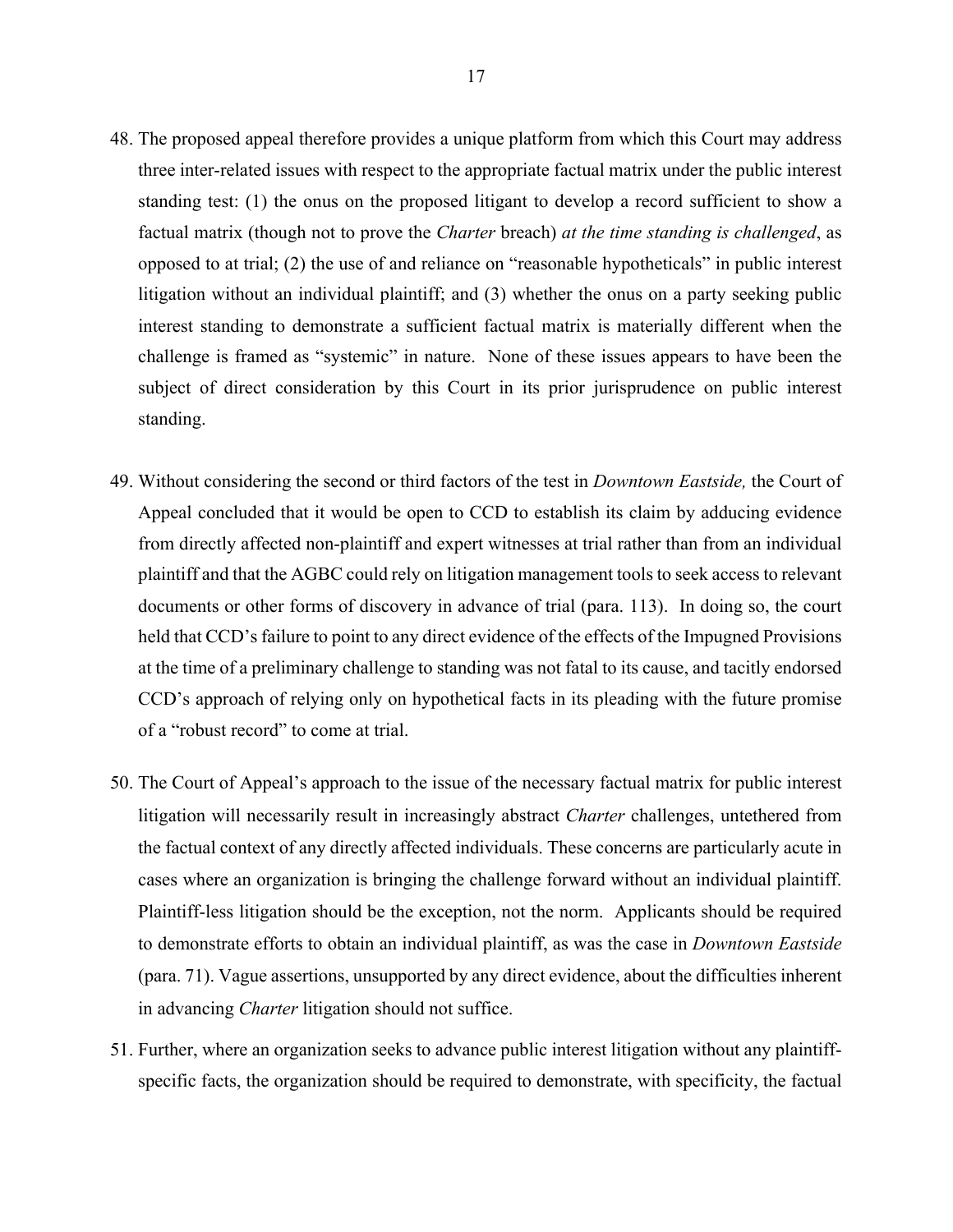matrix it intends to rely upon. Without an individual plaintiff, the allegations made in a pleading are grounded in hypotheticals that the Attorney General cannot effectively test. Something more than a series of pleaded hypothetical scenarios and future promises of evidence to come at trial, without a single witness or expert identified, should be necessary. The proposed plaintiff bears the onus to establish the conditions for a grant of public interest standing. A party should be required to take steps to prepare and coordinate evidence sufficient to demonstrate the necessary factual matrix on a standing application. In *Downtown Eastside,* the respondents' evidence, at the time standing was challenged, included affidavits from more than 90 directly affected individuals (para. 74). CCD had every opportunity to provide a legal and evidentiary response to the AGBC's application—and had almost two years since the time the litigation was filed to consider the types of evidence and witnesses that may be required.

- 52. To find that institutional litigants may seek to rely on the future promise of a robust record at trial and on reasonable hypotheticals in its pleading, as the Court of Appeal did here, presents a real risk of trial unfairness and "trial by ambush". Defending *Charter* litigation without an individualized factual matrix is prejudicial to Attorneys General. Instead of being able to rely on oral and documentary discovery rules enshrined in the rules of court, a challenge with no plaintiff places the Attorney General at the mercy of a trial management judge to make orders allowing it to learn about the case against it. Moreover, it brings into question the courts' institutional capacity to reach an appropriate determination in the absence of the contending points of view of the persons most directly affected by the issue. Permitting parties to rely on future promises of a record to be presented at trial risks simply deferring a finding of nonjusticiability until after the trial has completed—hardly an economic use of judicial resources. Moreover, such litigation can easily result in great public cost given the strong likelihood of appeals in constitutional litigation. This very litigation could plausibly end up before this Court, with an insufficient factual record.
- 53. Finally, framing the litigation as "systemic" in nature should be no answer to frailties in a public interest litigant's proposed factual matrix. As Saunders J.A. wrote in *Downtown Eastside Sex Workers United Against Violence Society v. Canada (Attorney General),* 2010 BCCA 439, "the term 'systemic' is something of a chameleon" (para. 58). The courts use the term "systemic" in various senses: to describe situations in which an entire legislative scheme is challenged; to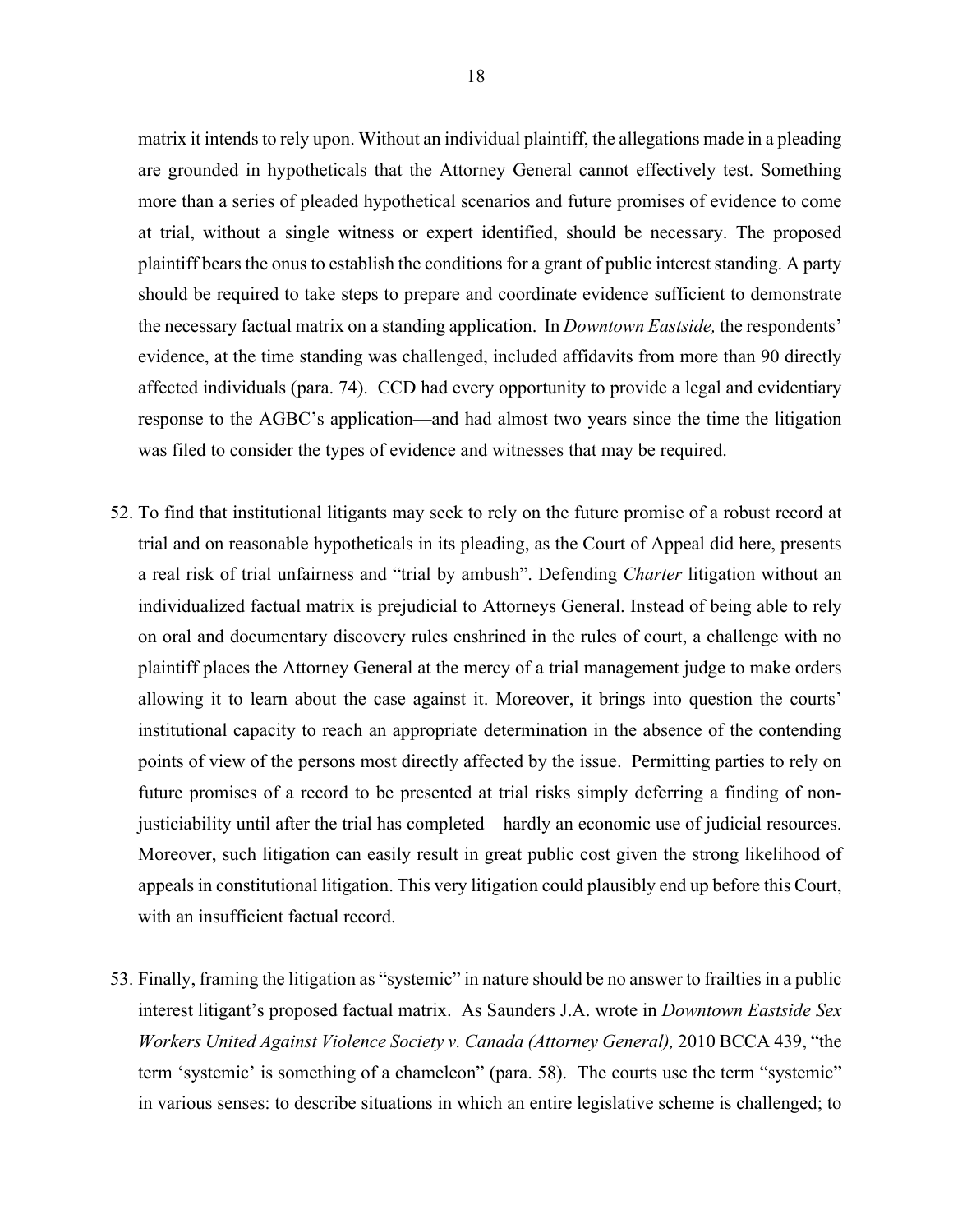describe schemes that disproportionately affect some persons; and to describe the cumulative effects of legislation. Ascribing the label "systemic" to a proposed constitutional challenge should not fundamentally alter a court's analysis of public interest standing. Both *Downtown Eastside* and *Chaoulli v. Quebec (Attorney General)*, 2005 SCC 35 were characterized as "systemic" challenges, and no modification to the test was necessary for the court to reach a decision on public interest standing.

54. Providing guidance on the appropriate use of reasonable hypotheticals and the evidentiary threshold required to establish a factual matrix for "systemic" constitutional challenges brought by way of public interest litigation represents a matter of first impression for this Court. The importance of such guidance cannot be overstated for public interest litigants, Attorneys General, the courts, and the public whose rights may be affected by these cases.

#### **The Appeal is Meritorious**

- 55. Finally, the proposed appeal is meritorious. The Court of Appeal's approach to the test for public interest standing rebalances the factors identified by this Court in *Downtown Eastside* effectively stripping the test of the requirement for a sufficient factual matrix—and constitutes an error of law.
- 56. The Court of Appeal's emphasis on the principles of access to justice and legality to the detriment of other, countervailing concerns, will lead courts to strip meaningful content from the test in *Downtown Eastside*, as the Court of Appeal did here, downplaying the requirement of a factual matrix, almost to the point of total erasure. By not addressing all of the factors in the public interest test in her reasons, Dickson J.A. failed to appreciate that these factors are interrelated (*Downtown Eastside,* at para. 36). Her failure to even consider the Chief Justice's reasons with respect to the second or third factors in the test means she was unable to address how the Chief Justice might have exercised his discretion to *cumulatively* weigh these interrelated factors in the manner prescribed by *Downtown Eastside* (para. 36).
- 57. The Court of Appeal's approach has completely untethered public interest litigation from individual right-holders, who have suffered direct impacts to their rights. Under the rebalanced test adopted by the Court of Appeal, public interest organizations will be free to pursue *Charter*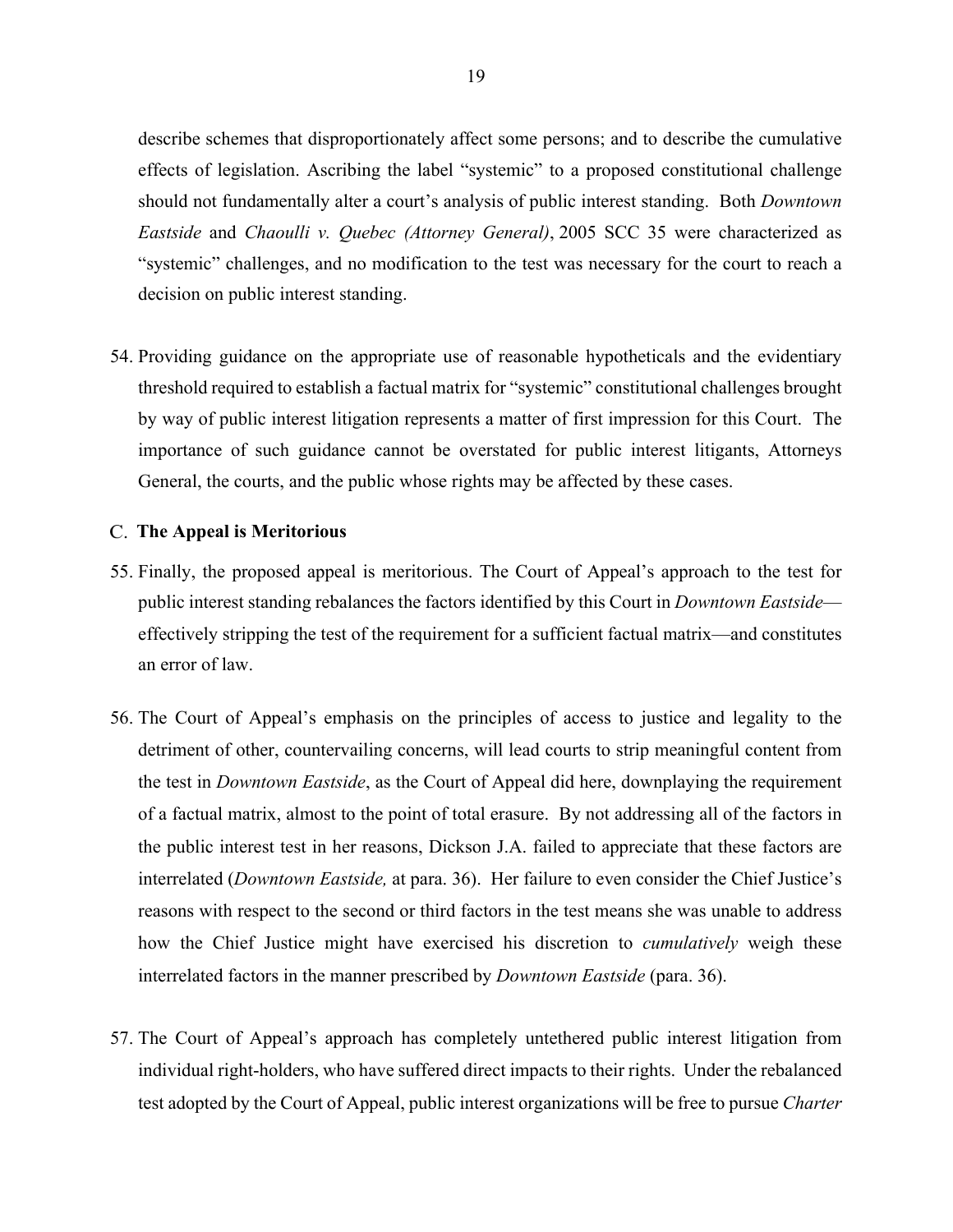claims based on reasonable hypotheticals, unconstrained by the nuance of the factual matrices this Court has repeatedly said are essential to constitutional litigation. The AGBC will be required to defend hypothetical claims, and the British Columbia courts will be required to adjudicate constitutional challenges in a factual vacuum, placing an enormous institutional burden on the judicial system in the province.

- 58. The Court of Appeal's approach risks turning the test for public interest standing into precisely the blanket approval for "every well-meaning organization pursuing their own particular case in the knowledge that their cause is all important" that this Court cautioned against in *Canadian Council of Churches.* In the result, the Court of Appeal effectively transformed the test for public interest standing into a private reference power for organizations to bring "systemic" constitutional challenges devoid of any factual context.
- 59. For these reasons, the Court of Appeal's approach to public interest standing warrants consideration by this Court.

## **PART IV – SUBMISSION ON COSTS**

60. The AGBC does not seek costs on this application and makes no submissions as to costs.

## **PART V – NATURE OF ORDER SOUGHT**

61. The AGBC requests that leave to appeal from the order of the Court of Appeal for British Columbia be granted.

**ALL OF WHICH IS RESPECTFULLY SUBMITTED**

Dated this  $\frac{\partial}{\partial x}$  day of November, 2020

 $\chi$ anun shukaissa

Mark Witten Counsel for the Applicant

 $\chi$  anea particulation

Emily Lapper Counsel for the Applicant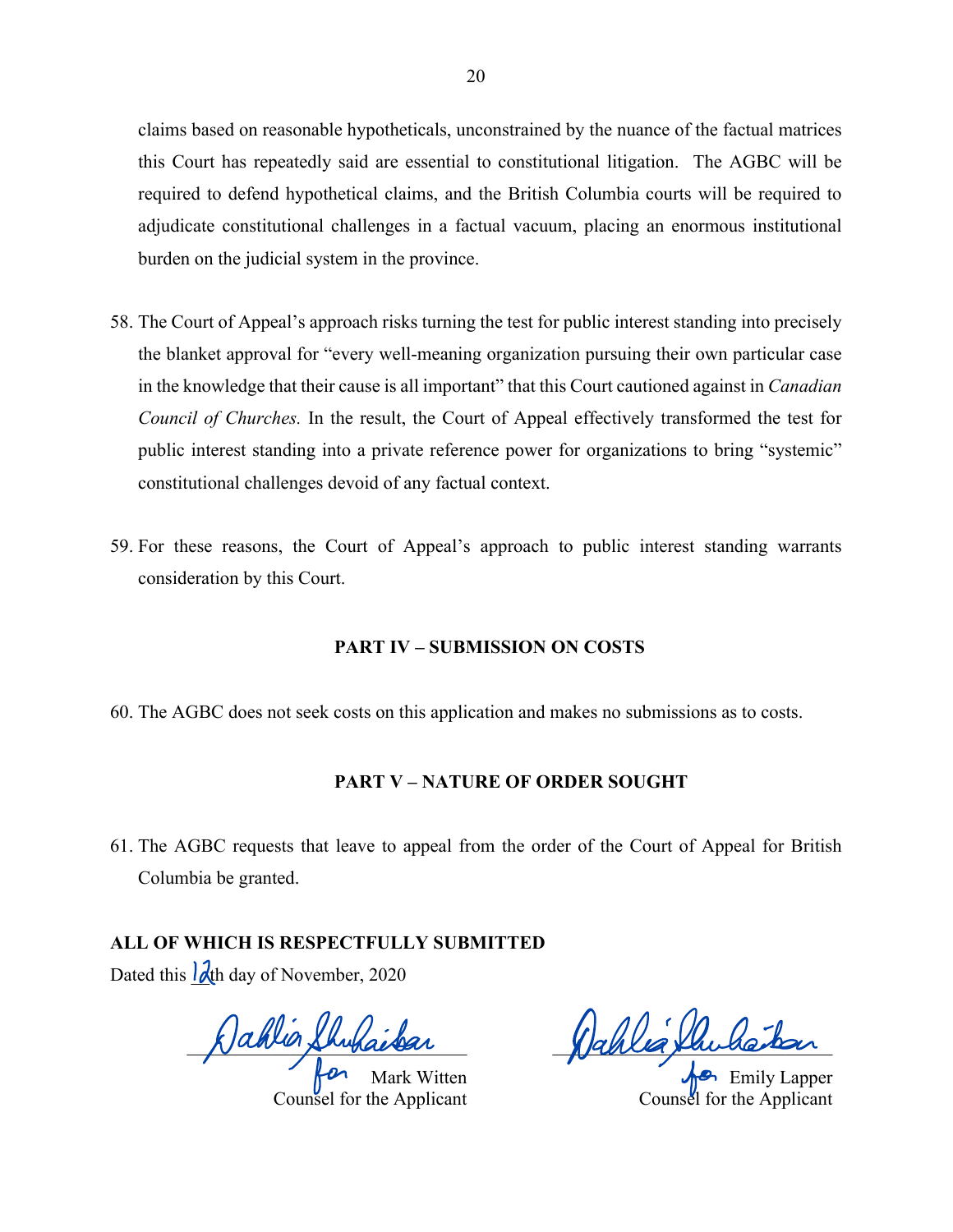# **PART VI – TABLE OF AUTHORITIES**

| <b>CASE LAW</b>                                                                                                                                         | <b>PARAGRAPH</b>           |
|---------------------------------------------------------------------------------------------------------------------------------------------------------|----------------------------|
| Alford. v. Canada (Attorney General), 2019 ONCA 657                                                                                                     | $31$ (fn 15)               |
| Australian Conservation Foundation Inc. v. Commonwealth, (1980)<br>28 A.L.R. 257                                                                        | $32$ (fn 18)               |
| British Columbia Civil Liberties Association v. Canada (Attorney<br>General), 2019 BCCA 228, appeal to the SCC discontinued (File No.<br><u>38814</u> ) | 31 (fn 15 and<br>16)       |
| British Columbia/Yukon Association of Drug War Survivors v.<br>Abbotsford (City), 2015 BCCA 142                                                         | $31$ (fn 15)               |
| Campisi v. Ontario (Attorney General), 2018 ONCA 869                                                                                                    | $32$ (fn 17)               |
| Canada (Minister of Justice) v. Borowski, [1981] 2 S.C.R. 575                                                                                           | 28                         |
| Canada (Procureur général) c. Barreau du Québec, 2014 QCCA<br>2234, leave to appeal to SCC refused, 2015 CanLII 38347                                   | $31$ (fn 15)               |
| Canadian Civil Liberties Association v. Canada, 2019 ONCA 243,<br>leave to appeal to SCC discontinued (File No. 38574)                                  | 31 (fn 15 and<br>16)       |
| Canadian Council of Churches v. Canada (Minister of Employment<br>and Immigration, [1992] 1 S.C.R. 236                                                  | $1, 29, 32$ (fn<br>18), 58 |
| Carter v. Canada (Attorney General), 2015 SCC 5                                                                                                         | 31 (fn 15 and<br>16)       |
| Chaoulli v. Quebec (Attorney General), 2005 SCC 35                                                                                                      | 53                         |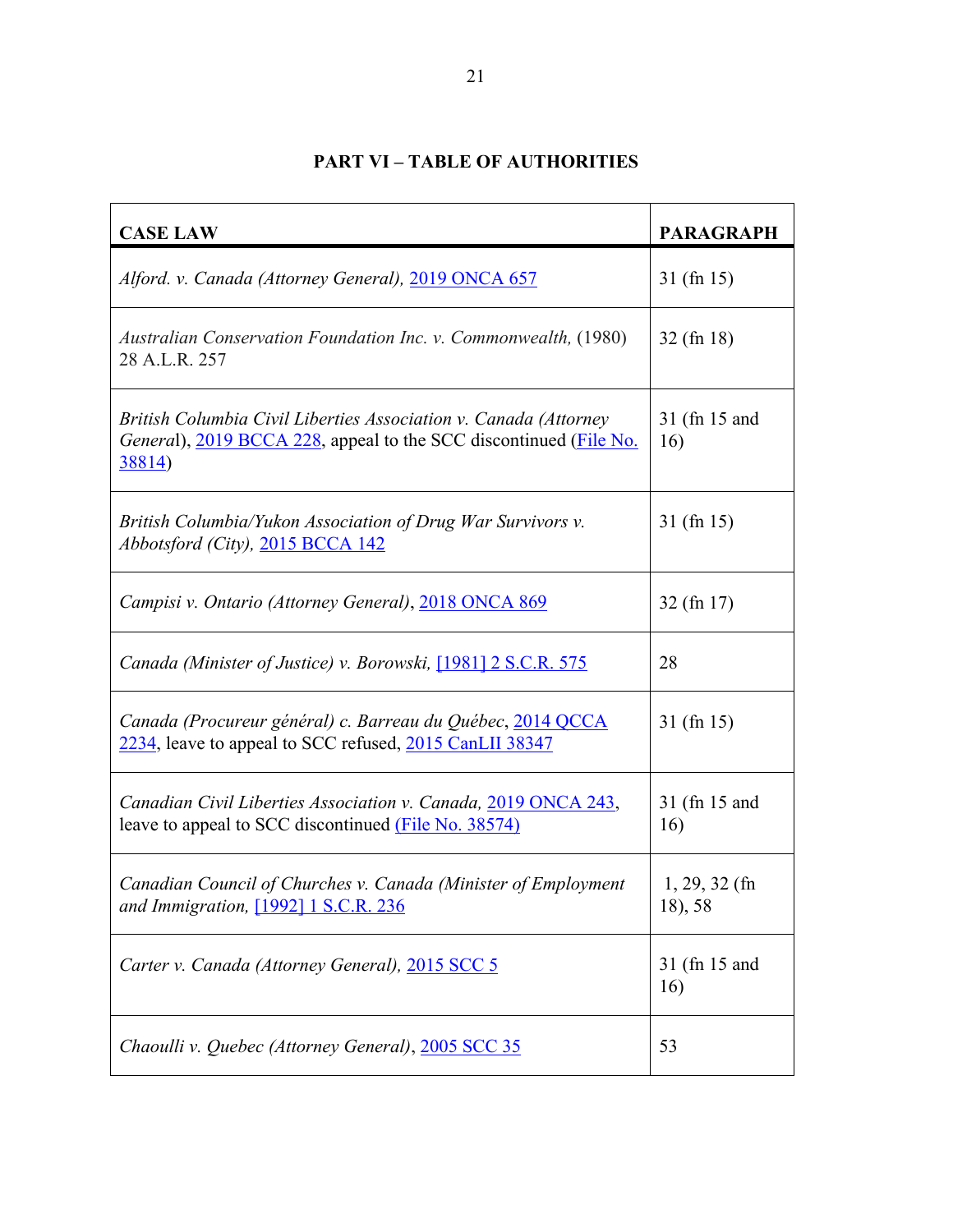| Conseil scolaire francophone de la Colombie-Britannique v. British<br>Columbia, 2020 SCC 13                                  | 31 (fn 15 and<br>16)                                                                                           |
|------------------------------------------------------------------------------------------------------------------------------|----------------------------------------------------------------------------------------------------------------|
| Downtown Eastside Sex Workers United Against Violence Society,<br>2012 SCC 45                                                | 1, 2, 4, 21, 25,<br>27, 28, 30, 31,<br>33, 35, 36, 37,<br>38, 39, 40, 44,<br>45, 46, 49, 50,<br>51, 53, 55, 56 |
| Downtown Eastside Sex Workers United Against Violence Society v.<br>Canada (Attorney General), 2010 BCCA 439                 | 53                                                                                                             |
| Ernst v. Alberta Energy Regulator, 2017 SCC 1                                                                                | 43                                                                                                             |
| Hy and Zel's Inc. v. Ontario (Attorney General), [1993] 3 S.C.R. 675                                                         | 42                                                                                                             |
| La Rose v. Canada, 2020 FC 1008                                                                                              | $32$ (fn 17)                                                                                                   |
| Lexmark International Inc. v. Static Control Components, Inc, 572<br>U.S. 118 (2014)                                         | $32$ (fn 18)                                                                                                   |
| M.K. v. British Columbia (Attorney General), 2020 BCCA 261                                                                   | $31$ (fn 15)                                                                                                   |
| MacKay v. Manitoba, [1989] 2 S.C.R. 357                                                                                      | 41                                                                                                             |
| Ontario (Attorney General) v. Bogaerts, 2019 ONCA 876                                                                        | $31$ (fn 15)                                                                                                   |
| Saskatchewan v. Good Spirit School Division No. 204, 2020 SKCA<br>34, leave to appeal to SCC filed ( <i>File No. 39212</i> ) | $31$ (fn 15)                                                                                                   |
| Tanudjaja v. Canada (Attorney General), 2014 ONCA 852, leave to<br>appeal to the SCC dismissed, 2015 CanLII 36780 (SCC)      | $32$ (fn 17)                                                                                                   |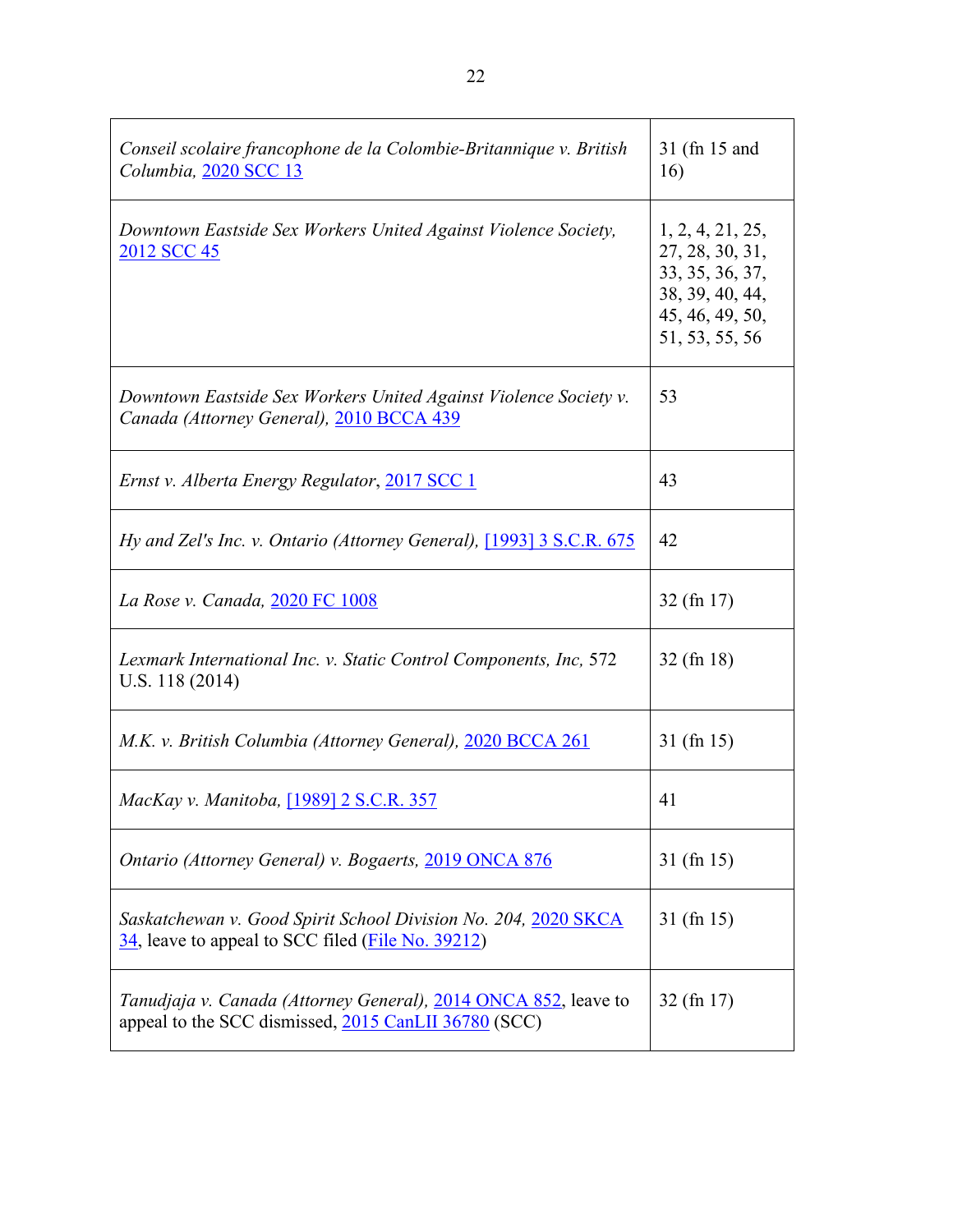| Taylor v. Lancashire County Council and another, [2005] EWCA<br>Civ 284 | $32$ (fn 18)                |
|-------------------------------------------------------------------------|-----------------------------|
| Taylor v. Newfoundland and Labrador, 2020 NLSC 125                      | $31$ (fn 15), 32<br>(fn 17) |